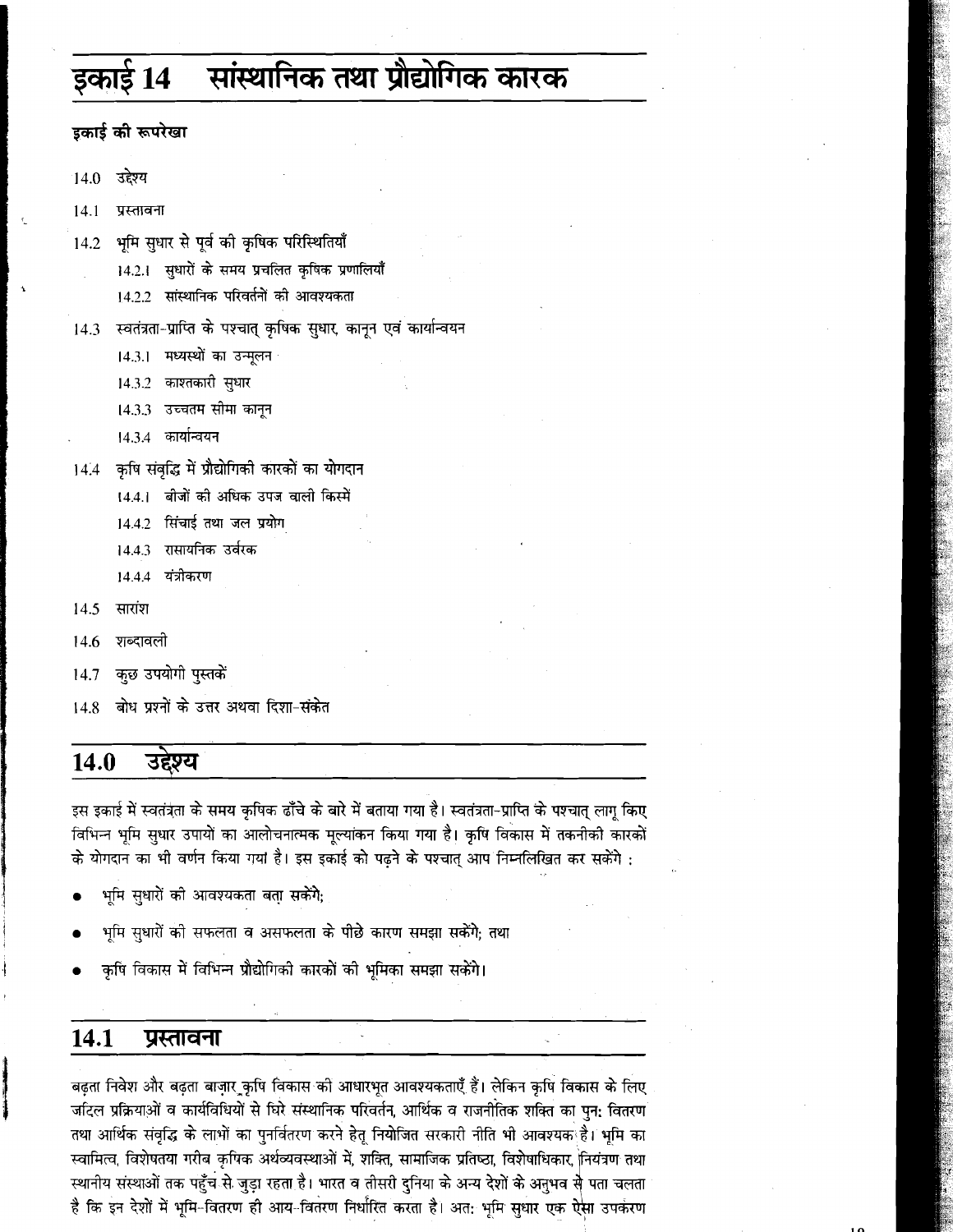है जो ग्रामीण क्षेत्र में भूमि वितरण तथा शक्ति ढाँचे में परिवर्तन ला सकता है। भूमि सुधार कोई आधुनिक बात . नहीं है। अपने अधिक समानता या सामाजिक न्याय की माँग के जवाब में ये वर्षों से होते आ रहे हैं।

## भूमि सुधारों से पूर्व की कृषिक परिस्थितियाँ 14.2

स्वतंत्रता-प्राप्ति के समय भारत में तीन कृषिक प्रणालियाँ थीं। निजी कृषि भूमि के 57 प्रतिशत पर ज़मीदारी प्रणाली, 38 प्रतिशत पर रैयतवाडी प्रणाली तथा शेष 5 प्रतिशत पर महालवाडी प्रणाली थी। अधिक से अधिक भमि-कर इकट्ठा करने के उद्देश्य से ब्रिटिश शासक भूमि और काश्तकारी प्रणाली में फेर बदल करते रहे हैं। इन प्रणालियों का संक्षेप में वर्णन हम यहाँ कर रहे हैं।

## 14.2.1 सुधारों के समय प्रचलित कषिक प्रणालियाँ

## जमीदारी प्रणाली

भारत में जमींदारी प्रणाली इंग्लैण्ड की जमीदारी प्रणाली के आधार पर बनी थी। 18वीं तथा 19वीं शताब्दी का अंगरेज जमीदार अपनी भूमि का परा मालिक था और कृषि को आगे बढ़ाने में योग्य था। इसके विपरीत भारत का जमीदार केवल ऊँचे किराए पर काश्तकारी के लिए देने और पैसा बनाने में रुचि रखता था न कि कृषि के विकास में। यह प्रणाली मुख्यत: भारत के पूर्वी भागों पश्चिम बंगाल, बिहार व उड़ीसा में प्रचलित थी। बंदोबस्त का प्रयत्न किया लेकिन ऐसा करना संतोषजनक नहीं पाया गया क्योंकि अपने विशेषाधिकारों को कायम रखने के उद्देश्य से जमीदार अधिक ऊँची बोली लगा देते थे और बाद में भगतान नहीं कर पाते श्चे।

फिर उन्होंने स्थायी बंदोबस्त का सहारा लिया तथा ज़मीदार के लिए प्रतिवर्ष भूमि-कर निश्चित कर दिया। जमीदार अपने से नीचे के भूमिदारों से जितना भी इससे इकट्ठा कर पाता वह उसकी अपनी आमदनी मानी जाती थी।

ब्रिटिश शासकों द्वारा भारत में यह प्रणाली स्थापित करने के पीछे दो आधारभूत उद्देश्य : (1) भू-स्वामियों का .<br>एक ऐसा वर्ग बनाना जो भारत में ब्रिटिश शासन के आधार स्तम्भ बन सके; (2) पैसे वाले लोगों को भू-सम्पत्ति खरीदने तथा उसपर पुँजी लगाने के लिए उत्साहित करना। पहली अपेक्षा तो पूरी हो गई, लेकिन दुसरी अपेक्षा बिल्कुल भी न पूरी हो पाई। लेकिन, सरकार और किसान के बीच बिचौलियों की शृंखला बन गई थी। इस प्रक्रिया में उप-स्वामियों का एक वर्ग अस्तित्व में आ गया था। काश्त-सरक्षा सहित वास्तविक किसान के सभी पारम्परिक अधिकार छिन गए थे। कृषि मजदुर बंधक मजदुर बनकर रह गए थे।

## रैयतवाडी प्रणाली

इस प्रणाली के अधीन प्रत्येक भूमिधर किसान के साथ-साथ अलग से बंदोबस्त किया गया था। उस किसान को रैयत कहते थे जो ज़मीन का स्वामी था और उसे इसे किराए पर देने, रहन रखने तथा हस्तांतरण करने का अधिकार था। जब तक वह एक पूर्वनिश्चित राशि सरकार को देता रहता था उसे भूमि से बेदखल नहीं किया जा सकता था। वह प्रणाली मद्रास तथा बम्बई में लागू की गई थी।

हालाँकि कि रैयतवाडी क्षेत्रों में कोई जमीदार या बिचौलिए नहीं थे और बंदोबस्त सीधा रैयत से था, लेकिन बड़े-बड़े रैयत भू-स्वामी कृषिक व्यवस्था पर हावी होने लगे तथा ज़मीदारी जैसा व्यवहार करने लगे। उन्होंने सामन्ती प्रकार के शोषण के कई तरीके अपनाए जैसे कि बटाई, उप-काश्तकारी, बेदखली, जबरन श्रम, सुदखोरी आदि। रैयतवाड़ी क्षेत्रों में बड़े स्तर पर असुरक्षित काश्तकारी विकसित हो गई। काश्तकारी दुरवासी ज़मीदारी प्रथा (absentee landlordism) का रूप ले लिया। इसमें उन्हें केवल वार्षिक लगान वसूल करने से ही मतलब था और उन्होंने भूमि और कृषि सुधार में कोई रुचि नहीं दिखाई।

## महालवाड़ी प्रणाली

यह प्रणाली प्रारम्भ में संयुक्त प्रान्त (United Provinces) (उत्तर भारत) में लागू की गई और बाद में पंजाब में भी लागू की गई। इस प्रणाली में पूरे गाँव के साथ बंदोबस्त किया गया था। हर भू-स्वामी गाँव का संयुक्त स्वामी था और लगान के भुगतान के लिए संयुक्त रूप में ज़िम्मेदार था।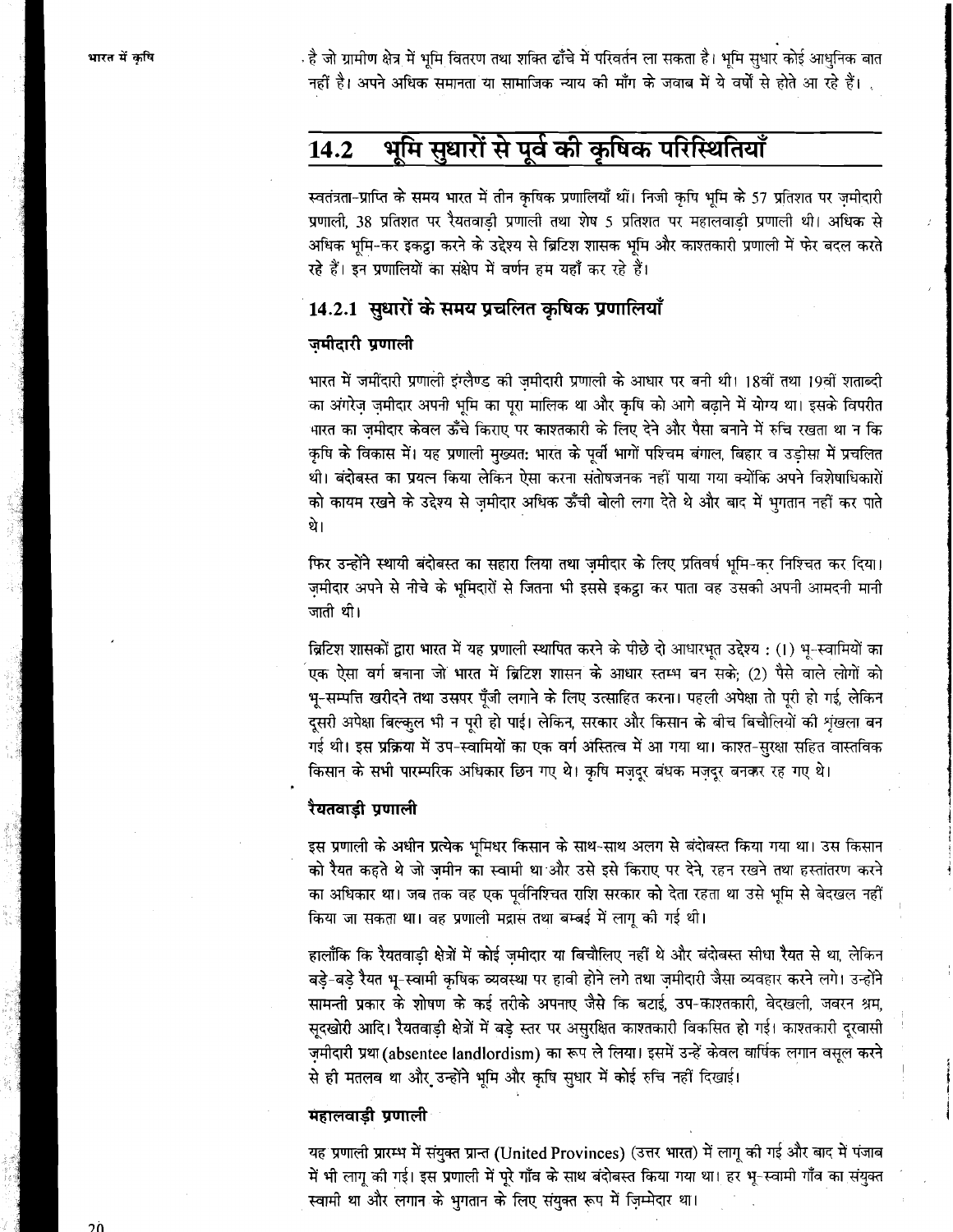## 14.2.2 सांस्थानिक परिवर्तनों की आवश्यकता

भारत में प्रचलित भू-प्रणालियों ने कृषि कुशलता में रुकावट डाली और ये उत्पादन बढ़ाने हेतू प्रौद्योगिकी सुधार लाने में सहायक नहीं थी। इसीलिए भूमि सुधारों की आवश्यकता पड़ी। इन प्रणालियों के मुख्य दोष ये थे:

- सरकार और किसान के बीच बिचोलियों को एक शृंखला।  $\left( \right)$
- छोटे किसानों के बीच काश्तकारी असरक्षा : यह ऋणग्रस्तता रहन तथा स्वामित्व के अधिकार न होने  $2)$ के कारण थी। इससे किसान ने भूमि पर स्थायी सुधार लाने में कोई रुचि नहीं दिखाई।
- किराए की ऊँची दर : इससे किसानों में उत्पादन करने का उत्साह नहीं रह गया था. विशेषतया बँटाई  $\mathcal{E}$ की दशा में।
- छोटे और विखंडित जोत : इसके कारण कृषि तकनीक में सुधार लाना, विशेषता मशीनों का प्रयोग करना 4) संभव नहीं था।
- ंभूमि का असमान वितरण : इसके कारण ग्रामीण जनसंख्या के बड़े भाग के पास या तो कोई ज़मोन  $5)$ नही थी या फिर इतनी कम थी कि उसपर लाभकारी ढंग से खेती करना संभव न था।
- प्रति हेक्टेयर बहुत कम उपज और गरीबी– कृषि क्षेत्र में सामान्य बात थी।  $6)$
- ग्रामीण स्तर पर प्रभावशाली व्यवस्था की कमी : दुसरी और किसान भी पूरी तरह अव्यवस्थित थे। 7) प्रचलित कृषिक प्रणाली ने आर्थिक विकास में तीन प्रकार से गंभीर रुकावटें डालीं।

**प्रथम,** क्योंकि उपज का बड़ा भाग कुछ खर्च न करके भी भ्-स्वामी ले जाता था, काश्तकार ने उत्पादन में वद्धि लाने में कोई उत्साह नहीं दिखाया।

**दूसरे,** वास्तविक किसान के पास कुछ बचता ही नहीं था जो वह ज़मीन पर निवेश कर सके।

**तीसरे,** सम्पत्ति भूमि के रूप में थी। अत: काश्तकार अच्छा साज़ समान बीजों के प्रयोग में कोई रुचि नहीं दिखाता था।

**संक्षेप में,** प्रचलित कृषिक प्रणाली में ज़मीदार अमीर होते चले गए। बिचोलिए सम्पन्न हुए। किसान और काश्तकार कंगालों की तरह रहने लगे। इनके कारण आजादी के पश्चात् तुरंत भूमि सुधार लागू करने की आवश्यकता पड़ी।

# स्वतंत्रता-प्राप्ति के पश्चात् कृषिक सुधार, कानून व 14.3 कार्यान्वयन

वांछित उद्देश्य पूरे करने के लिए कृषिक सुधार लाना आज़ादी प्राप्त करने के पश्चात् पहला कार्य था। आज के संदर्भ में कृषिक सुधार से अभिप्राय मध्यस्थों के उन्मूलन, काश्तकार की सुरक्षा, भूमि का पुनर्वितरण से है जोकि भूमि की उच्चतम सीमा निर्धारित कर और चकबंदी द्वारा प्राप्त किए जा सकते थे। इस संबंध में भारत में कांग्रेस कृषिक सुधार कमेटी से शुरू होकर बहुत-सी कमेटियाँ, पैनल या आयोग गठित किए गए, जिन्होंने ने बड़ी संख्या में दस्तावेज़ तैयार किए जिनमें वर्तमान स्थिति के बारे में चिंता जताई गई और उग्र हल बताए गए। इन दस्तावेज़ों के पीछे मंशा तो अच्छी थी, लेकिन मंशा और व्यवहार के बीच काफी अंतर था। अत: कृषिक सुधार नीति को लागू करने के लिए बहुत से कानून बनाए गए और लागू किए गए।

संक्षेप में, ग्रामीण भारत सामंती व सामंती जैसे कृषिक संबंधों से ग्रसित था। ऊँचे किराए, काश्तकारी असुरक्षा, जबरन श्रम, सूदखोरी आदि के रूप में किसानों का शोषण होता था। इससे एक ओर तो किसानों की गरीबी बढी तथा दुसरी ओर कृषि उत्पादन गतिहीन हो गया। इससे इस बात की आवश्यकता महसूस हुई कि किसानों को सामती संबंधों से बचने तथा कृषि विकास लाने के लिए कृषिक संबंधों का पुनर्निर्माण किया जाए।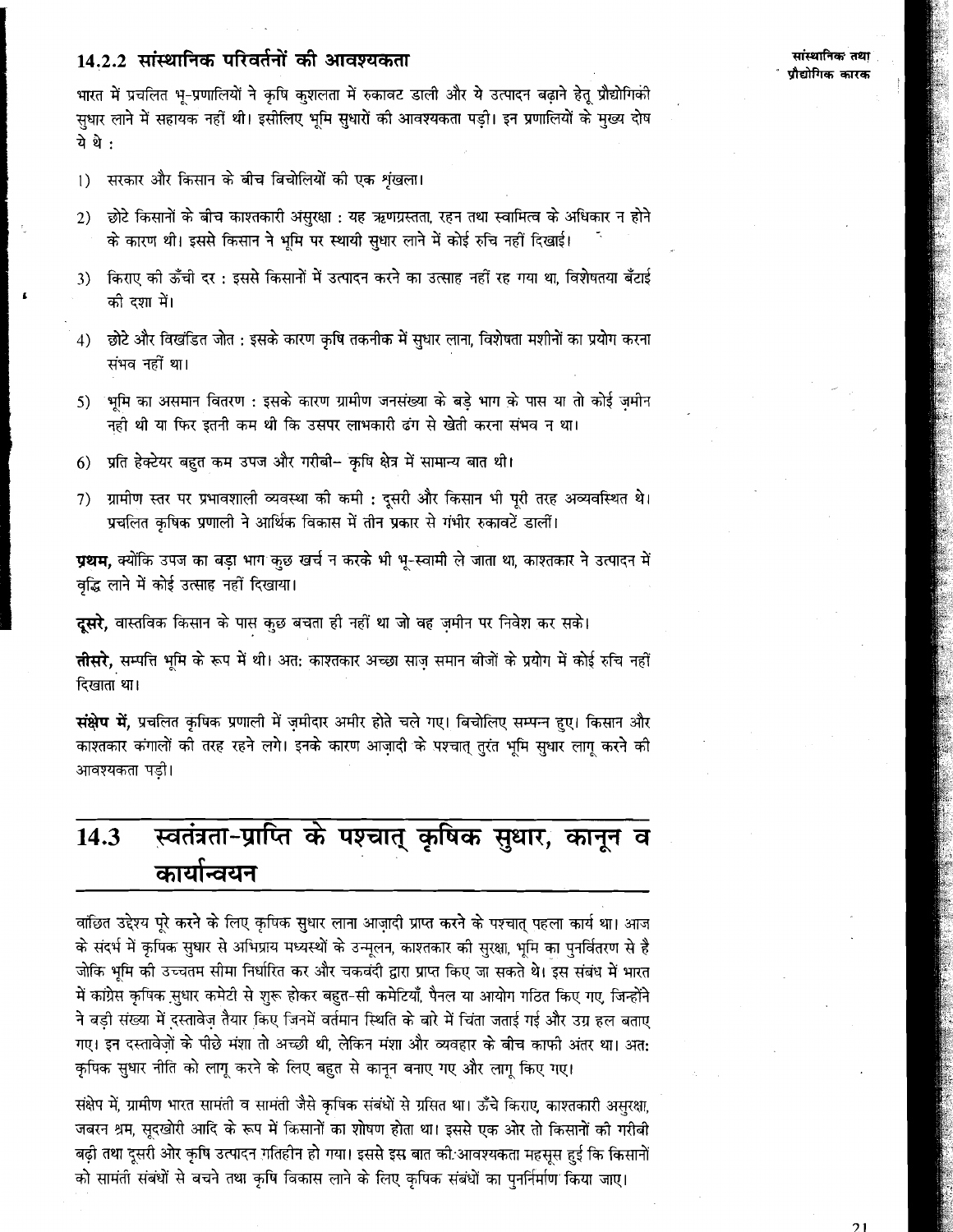## 14.3.1 मध्यस्थों का उन्मुलन

भूमि सुधार आर्थिक और राजनीतिक शक्ति के आधार में परिवर्तन लाते हैं। अंत शक्ति ढाँचे में निहित वर्गों का इनके बारे में नीति व इसके कार्यान्वयन पर प्रभाव अवश्य पड़ता है। शुरू का भूमि सुधार कुछ कार्यक्रम मध्यस्थों का उन्मूलन था। आम तौर पर मध्यस्थ से अभिप्राय ऐसे व्यक्ति से है जोकि किसान और राज्य के बीच मध्यस्थता करता है। इससे अभिप्राय ज़मीदारी प्रणाली से उत्पन्न कुछ मान्यता प्राप्त भूमि के स्वामित्व या उपस्वामित्व के अधिकार धारण करने वालों से है। इसमें रैयतवाड़ी क्षेत्रों के भू-स्वामी शामिल नहीं है।

मध्यस्थों के उन्मूलन के पीछे निम्नलिखित कारण थे:

- परजीवी वर्ग (Parasite Class) के हाथों में भूमि का स्वामित्व केंद्रित था।  $1)$
- भूमि पर वास्तव में खेती करने वाले बडी संख्या में किसान-मज़दुर भूमि स्वामित्व से वंचित थे।  $2)$
- कृषि अर्थव्यवस्था गतिहीन थी जोकि बढती हुई नई स्वतंत्र अर्थव्यवस्था की माँग पूरी करने में असमर्थ 3) थी।

मध्यस्थों का उन्मूलन आजादी के तूरंत बाद प्रारंभ हो गया था।

इन सुधारों की सफलता के पीछे कई कारण थे:

मध्यस्थों का राष्ट्र विरोधी स्वरूप।  $1)$ 

राष्ट्रीय संघर्ष के भाग के रूप में किसानों की ज़मीदारी के विरुद्ध लम्बा संघर्ष।  $2)$ 

- अन्दरूनी ग्रामीण क्षेत्रों में ज़मीदारों का अलग-थलग हो जाना।  $3)$
- ग्रामीण क्षेत्रों मे राजनीतिक सत्ता के लिए उच्चवर्ग और जमीदारों के बीच संघर्ष।  $4)$

इस उपाय के परिणामस्वरूप 1950 के दशक के मध्य तक सारे देश की लगान प्रशासन के जिम्मेदारी स्वयं सरकार ने अपने ऊपर ले ली थी। इससे भूमि स्वामित्व संबंधी रिकार्डों में सुधार हुआ। भूमि का हस्तांतरण, रहन व बिक्री अब बेहतर तरीके से हो सकती थी। जैसाकि रैयतवाड़ी क्षेत्रों में पहले होता था। कृषि विकास की व्यवस्था का भी अब बेहतर आधार था। इस उपाय की आलोचना दो आधार पर की गई थी। प्रथम, मुआवजे की जो बड़ी रकमें दी गई थीं वह विलासिता उपभोग पर या शहरों में सम्पत्ति खरीदने पर खर्च कर दी गईं। इसका केवल एक छोटा-सा भाग ही कृषि उत्पादन बढ़ाने पर निवेश किया गया था। मुआवज़ा देना भारत की सांविधानिक आवश्यकता थी। भारतीय संविधान में कोई भी सम्पत्ति बिना मुआवज़े के नहीं ली जा सकती थी। सरकारी रिकार्डों में अधिकतर ज़मीदारों के पास भू-स्वामित्व के अधिकार थे, अत: उन्हें मुआवजे देना जरूरी था।

दुसरे, सर, खुदकाश्त तथा भूमियों का मध्यस्थों द्वारा स्वयं खेती करने के लिए निजी सम्पत्ति के रूप में कानून के दायरे से बाहर रखा गया। मध्यस्थों के लिए कानून में बचाव का रास्ता था जिसका भरपूर लाभ इन्होंने उठाया। इस बचाव के रास्ते ने सामंती हितों के सामाजिक व आर्थिक आधार को बनाए रखा और काश्तकारों को उस उपाय के लाभ से वंचित रखा। बड़े भू-स्वामियों ने अपनी सर व खुदकाश्त भूमि खुद निर्धारित की और बड़े पैमाने पर काश्तकारों और बटाईदारों को बेदखल किया। बड़े स्तर पर इस बेदखली ने भौतिक और नैतिक तौर पर ग्रामीण जीवन पर प्रतिकूल प्रभाव डाला है और भूमि सुधारों से जाग्रत आशाओं और आकांक्षाओं को विफल कर दिया है।

वास्तव में, मध्यस्थों के उन्मूलन से भूमि स्वामित्व में असमानताओं एवं श्रमिकों को स्थिति पर कोई प्रभाव नहीं पड़ा। हालाँकि इसने दखलकारों (Occupants) को स्थायी वंशागत एवं हस्तांतरणीय अधिकार दिलाने में सहायता की है। लेकिन, कानूनी ज़मीदारी समाप्त करने का काम अब लगभग पूरा हो चुका है जिससे दो करोड़ किसान राज्य के सीधे सम्पर्क में आ गए।

## 14.3.2 काश्तकारी सुधार

काश्तकारी कानून की विशिष्टताएँ भूमि सुधार नीति को उस आधारभूत रूपरेखा से उत्पन्न हुई जिसमें न तो बड़े स्तर पर ज़मीदारों के स्वामित्व अधिकार समाप्त करना था और न ही बड़े स्तर पर काश्तकारों को बेदखल करना था। काश्तकारी कानून के बारे में बीच का रास्ता अपनाया़ गया था। मध्यस्थों के उन्मूलन के कानून

フフ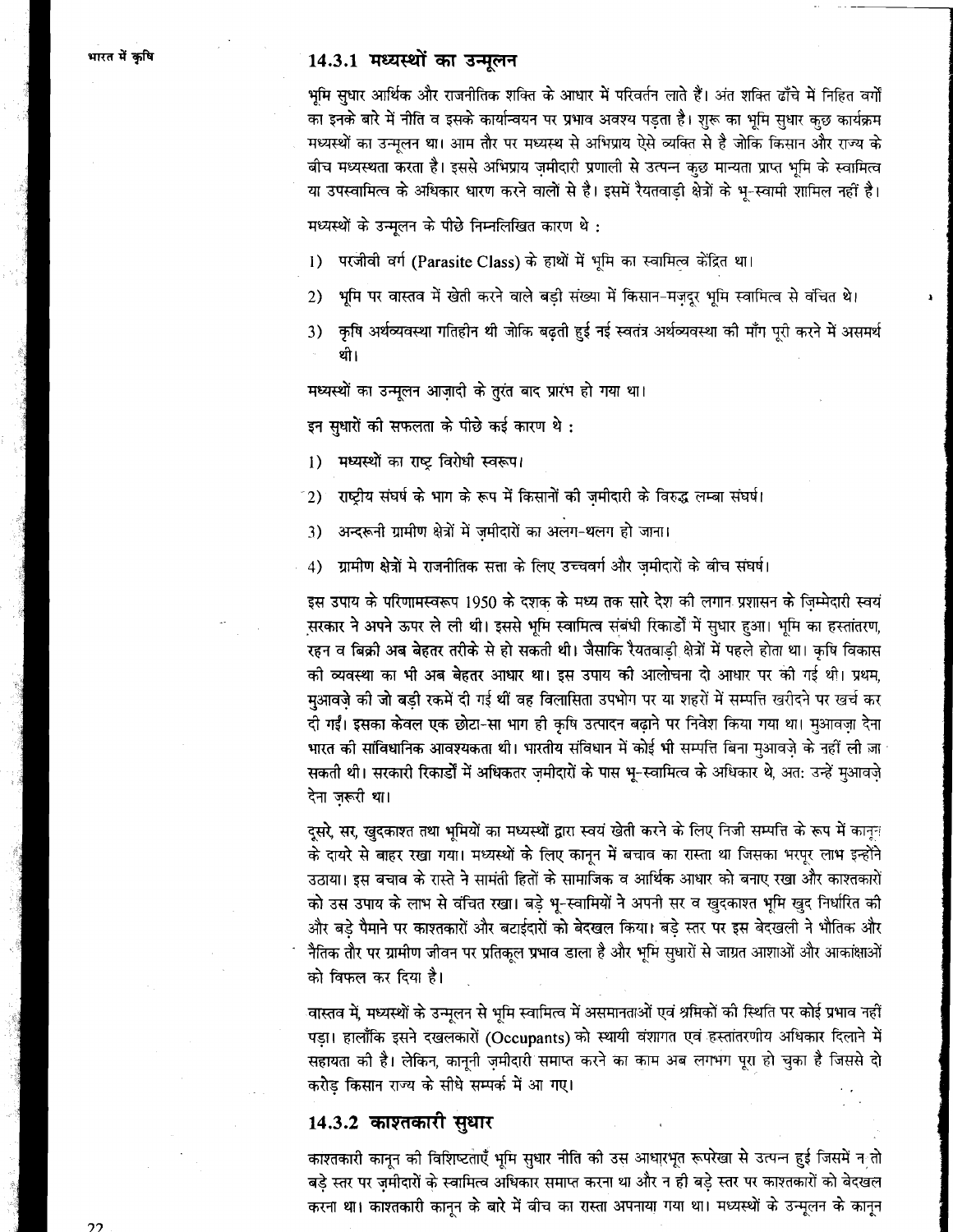के साथ-साथ काश्तकारों को भी संरक्षण देने की व्यवस्था की गई। ऐसा विशेषतया कानूनी जमीदारों वाले क्षेत्रों में किया गया। लेकिन काश्तकारी को संरक्षण देने के उपाय ने सामाजिक प्रक्रिया को विपरीत दिशा में मोड दिया और बड़े स्तर पर काश्तकार और बटाईदारों को बेदखल किया जाने लगा। बेदखली का अभियान इतना शक्तिशाली था कि काश्तकारी की सभी व्यवस्थाएँ ट्ट गई और नई व्यवस्था बनाने में वर्षों लग गए। आगे वर्षों में अधिकतर राज्यों ने काश्तकारी कानून बनाने या उसमें फेरबदल करने का प्रयत्न किया, और साथ-साथ इससे बच निकलने के रास्तों को बंद करने का प्रयत्न किया ताकि काश्तकारों को प्रभावशाली सुरक्षा प्रदान की जा सके। पिछले 25 वर्षों में विभिन्न राज्यों में बने इन कानूनों की मुख्य बातें ये थीं :

पट्टेदारी (Tenure) को सुरक्षा i)

काश्तकारी की समाप्ति  $\ddot{a}$ 

व्यक्तिगत खेती बहाल करना iii)

अपनी इच्छा से कब्जा देना (Surrenders)  $iv)$ 

किराया (Rent) नियंत्रण  $\mathbf{v}$ 

 $\lambda$ 

विभिन्न राज्यों के काश्तकारी कानूनों में काफी विभिन्नताएँ होते हुए भी मौटे तौर पर इसका एक जैसा स्वरूप था।

काश्तकारी सुधारों में काफी प्रगति हुई है लेकिन इनके कानूनों में कई कमियाँ बनी हुई हैं। 'काश्तकार' की परिभाषा में बटाईदारों को, जिनकी संख्या बहुत अधिक है। शामिल नहीं किया गया है। इससे बटाईदारों को काश्तकारों के अधिकारों से वंचित रखा गया है।

छोटी-छोटी बातों पर काश्तकारों को बेदखल कर देना अभी भी होता है, जैसे किराया न देना, दी गई अवधि में भुगतान न करना, निश्चित समये पर फसल का हिस्सा न देना, भूमि को सही ढंग से जोतने के लिए करारनामा न करना आदि। भूमि से पूर्ण बेदखली वर्तमान सुधारो का सबसे बड़ा दोष है।

स्वैच्छिक कब्जा देना, जिसका प्रावधान कानून में है, शायद कभी ही स्वैच्छिक होता है यह काश्तकारों की सुरक्षा के विरुद्ध बहुत बड़ा हथियार बन गया है। चौथी योजना का सुझाव कि स्वैच्छिक तौर पर छोड़ी गई भूमि का कब्जा भू-स्वामी का नहीं दिया जाना चाहिए। किसी भी राज्य ने लागू नहीं किया है।

भूमि के पुनर्ग्रहण के अधिकार के पीछे यह औचित्य था कि भू-स्वामी अब स्वयं खेती करेंगे और उत्पादन में वृद्धि लाएँगे। जोर 'व्यक्तिगत खेती' पर था। लेकिन इसकी परिभाषा कुछ इस प्रकार की गई है कि भाड़े के मज़दूरों द्वारा खेती करवाना भी व्यक्तिगत खेती माना जाता है। चाहे यह मज़दूरी नगद दें या वस्तुओं के रूप में लेकिन बटाई के रूप में नहीं। भू-स्वामी या उसके परिवार द्वारा व्यक्तिगत देखभाल की भी कोई शर्त न थी। व्यक्तिगत खेती की ऐसी परिभाषा भू-स्वामियों के पास भूमि हथियाने का एक हथियार बन गई। इससे चोरी छुपे काश्तकारी होने लगी। जिसमें छिपे काश्तकार को खेतीहर मज़दूर या कृषि साझेदार कहा जाता था।

किरायों पर नियंत्रण न ला पाना भूमि सुधारों की एक बहुत बड़ी कमी थी। राज्यों के कानूनों में 'उचित किराये' को परिभाषा एक जैसी नहीं की गई। इसके अतिरिक्त, बटाईदारों असुरक्षित काश्तकारों पर यह कानुन लागृ करना एक कठिन कार्य है। इसके साथ-साथ जनसंख्या बढ़ने और कृषि क्षेत्र के बाहर रोजगार के अवसरों के अभाव के कारण भूमि की माँग निरंतर बढ़ रही है। काश्तकारी सुधार का एक मुख्य उद्देश्य था। काश्तकारों को उस भूमि का स्वामी बनाना जिसको वे जोत रहे थे। यह उद्देश्य व्यवहारिक नहीं हो पाया क्योंकि काश्तकारों को मुआवजे की एक लम्बी रकम देनी पड़ती थी। इसके अतिरिक्त, काश्तकारों की अपनी इच्छा थी कि वे भूमि का स्वामित्व खरीदें या न खरीदें। कानून में यह प्रावधान है कि यदि काश्तकार यह सिद्ध कर सकें कि लगातार 12 वर्ष तक भूमि का कब्जा उसके पास था तो वह उस जमीन का दखल अधिकार प्राप्त कर यानि उसे अपने नाम करवाने का अधिकार था। लेकिन यह प्रावधान अव्यवहारिक रहा क्योंकि भारत में भू-स्वामी काश्तकार संबंध कुछ इस प्रकार के रहे हैं कि एक साधारण काश्तकार के लिए कब्जा सिद्ध लगभग असंभव था। बेहतर होता अगर यह प्रावधान होता कि यदि कोई भी काश्तकार कानून के अधीन दखल-अधिकार का दावा पेश करे तो सिद्ध करने का भार भू-स्वामी पर पड़े न कि काश्तकार पर।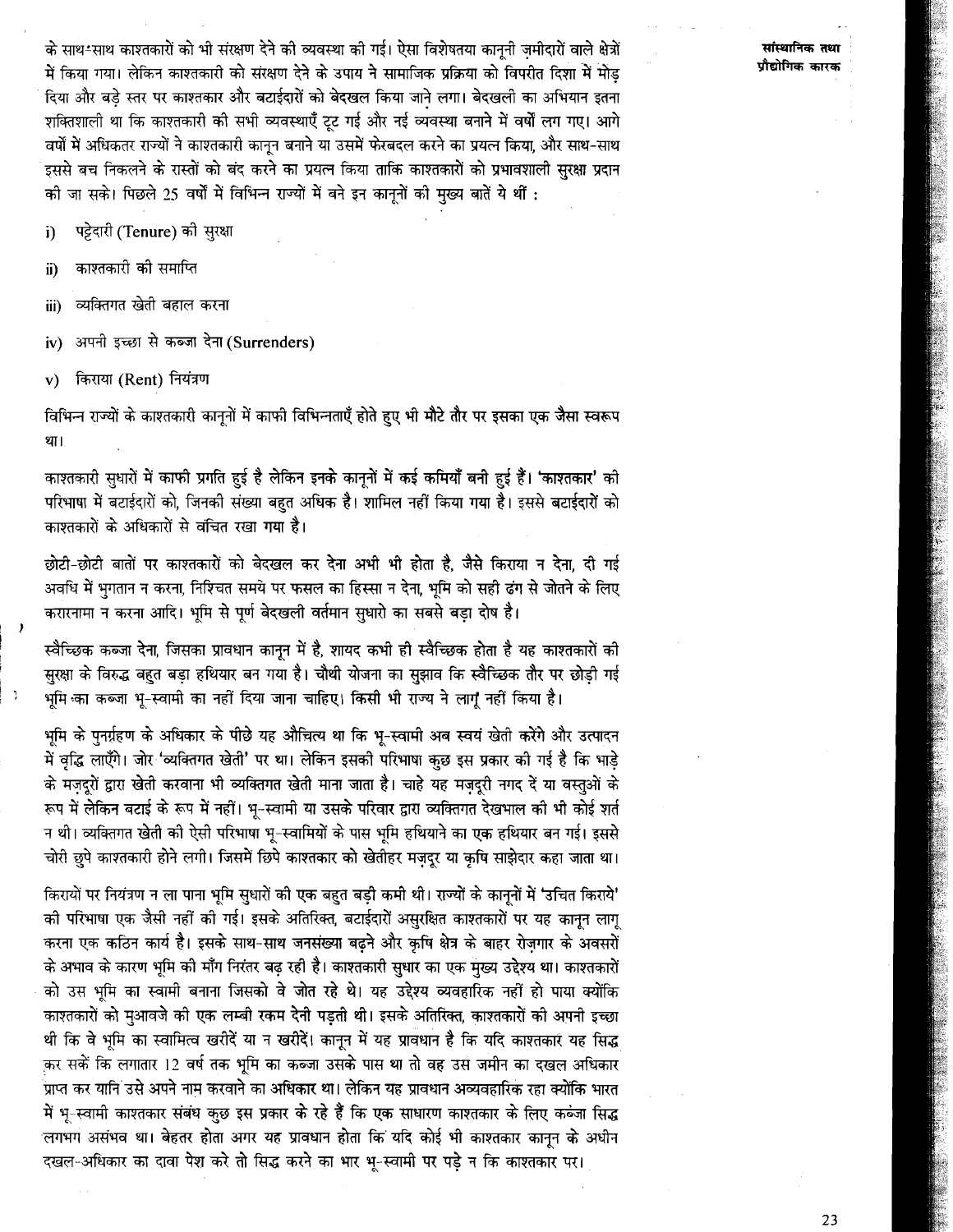## 14.3.3 उच्चतम सीमा कानून

आज़ादी से पहले निजी भूमि की सीमा निर्धारण करने का सिद्धांत अखिल भारतीय किसान सभा ने सुझाया था। जमीदारी तथा रैयतवाड़ी दोनों क्षेत्रों में वर्तमान भूमि धारकों को स्वयं खेती करने के लिए अधिक से अधि ाक 25 एकड़ प्रति धारक भूमि ग्रहण करने को आज्ञा होगी। भारतीय राष्ट्रीय कांग्रेस ने भी उच्चतम सीमा का मामला उठाया था। इस प्रश्न के बारे में सत्ता क्षेत्र काफी असहमति थी। इसके तीन कारण थे। प्रथम, केवल ज़मीदारी पर ही नहीं पूरे भू-स्वामी वर्ग पर इसका सीधा प्रभाव पड़ता था। दूसरे, ये उपाय सामंतों तथा उपसामंतों पर ही लागू नहीं होते थे, सभी बड़े भूधारियों पर लागू होते थे। किसानों के उच्च वर्ग के हाथ में काफी भूमि थी और उन्हें यह सही डर था कि उनके हित भी प्रभावित हो सकते हैं।

भूमि को उच्चतम सीमा निर्धारित करने के पीछे निम्नलिखित उद्देश्य थे:

- किसानों की ज़मीन प्राप्त करने की व्यापक इच्छा को पूरा करना; i)
- भूमि के स्वामित्व और उपयोग में असमानताओं को दूर करना; ii)

iii) कृषि आय में असमानता कम करना;

iv) स्व-रोज़गार का दायरा बढ़ाना।

तीसरी पंचवर्षीय योजना में यह स्पष्ट घोषणा को गई थी कि कृषिक नीति, विशेषता उच्चतम सीमा निर्धारण, का एक उद्देश्य कृषिक प्रणाली से शोषण तथा सामाजिक अन्याय को मिटाना है। लेकिन इस नीति में भविष्य के भू-स्वामी वर्ग की स्पष्ट तस्वीर प्रस्तुत नहीं की गई थी।

उच्चतम सीमा निर्धारण उपाय एक पुनर्वितरण उपाय है। इसकी अत्यंत आवश्यकता तीन बातों से प्रभावित है: निर्भर जनसंख्या को तुलना में भूमि की स्थायी कमी; ग़ैर- कृषि क्षेत्र की ओर जनसंख्या का सीमित हस्तांतरण तथा उत्पादन और रोज़गार बढ़ाने की आवश्यकता। लेकिन यह आवश्यकता व्यवहारिक रूप नहीं ले पाई। इस प्रकार आज़ादी के पचास साल बाद भी कृषिक सुधार कार्यक्रम उच्चतम सीमा निर्धारण अस्पष्ट ही बना हुआ है। यह एक अस्पष्ट राजनीतिक-आर्थिक अवधारणा बनी हुई है और कहीं छिपी बैठी है। सामाजिक न्याय के आधार पर तो यह तर्क संगत है लेकिन उत्पादन में वृद्धि लाने और कषि विकसित करने के आधार पर नहीं।

उच्चतम सीमा कानून दो चरणों में बनाए गए और लागू किए गए। पहले चरण की अवधि 1972 तक थी। दूसरे चरण की अवधि राष्ट्रीय दिशा-निर्देश अपनाने के बाद 1972 के बाद को है। उच्चतम सीमा निर्धारण राज्य विषय है। अत: प्रत्येक राज्य ने अपना-अपना कानून बनाया। ऐसे में उन कानूनों में विविधता होना आवश्यक था। भूमि-धारकों को दो इकाइयाँ थीं, व्यक्ति और परिवार। परिवार और भूमि के प्रकार को परिभाषा अलग-अलग राज्यों में अलग-अलग थी। इन कानूनों में बचने के बहुत से रास्ते थे जिसका बड़े भू-स्वामियों ने पूरा फायदा उठाया। उन्होंने कानून के लागू होने की आशा में पहले ही अपनी भूमि को कई भागों में बाँट दिया था और उसका बड़े स्तर पर नकली नामों में बेमानी हस्तांतरण कर दिया था। इसके कारण पुनर्वितरण के लिए बहुत कम अतिरिक्त भूमि प्राप्त हो सकी। इसके अतिरिक्त, कानून संतोपजनक ढंग से लागू नहीं किए गए। कानून तोड़ने के बदले किसी सज़ा का प्रावधान न होने से इससे बचने की प्रवृत्ति में और भी वृद्धि हुई।

उच्चतम सीमा कानून से बचने के रास्तों में से ऊँची उच्चतम सीमाएँ, हेराफेरी तथा गुप्त हस्तांतरण की गुंजाइश, विभिन्न प्रकार की भूमियों को सीमा कानून से छूट, काफी गंभीर थे। अब यह समझा जाने लगा है कि यदि भूमि का पुनर्वितरण उच्चतम सीमा कानून का मुख्य उद्देश्य था तो या बिल्कुल भी पूरा नहीं हो पाया है।

पहले चरण में उच्चतम कानूनों के प्रभावहीन होने, कृषि उत्पादन की अति आवश्यकता होने, व देश में कृषिक असंतोष होने से, इन कानूनों पर पुनर्विचार को तुरंत आवश्यकता थी। इस पुनर्विचार के आधार पर बने 'राष्ट्रोय दिशा निर्देश' 1972 के बाद के उच्चतम सीमा निर्धारण कानूनों के आधार बने।

1972 के बाद के चरण के कानूनों में सुधार लाए गए और उन्हें सारे देश में लगभग एक समान आधार पर लागू किया गया। ये राष्ट्रीय सहमति के आधार पर थे। इनमें उच्चतम सीमा काफी कम कर दी गई, छूट वाली भूमि की सूची छोटी कर दी गई, गूप्त हस्तांतरण पर नियंत्रण रखने के उपाय किए गए। लेकिन विभिन्न राज्यों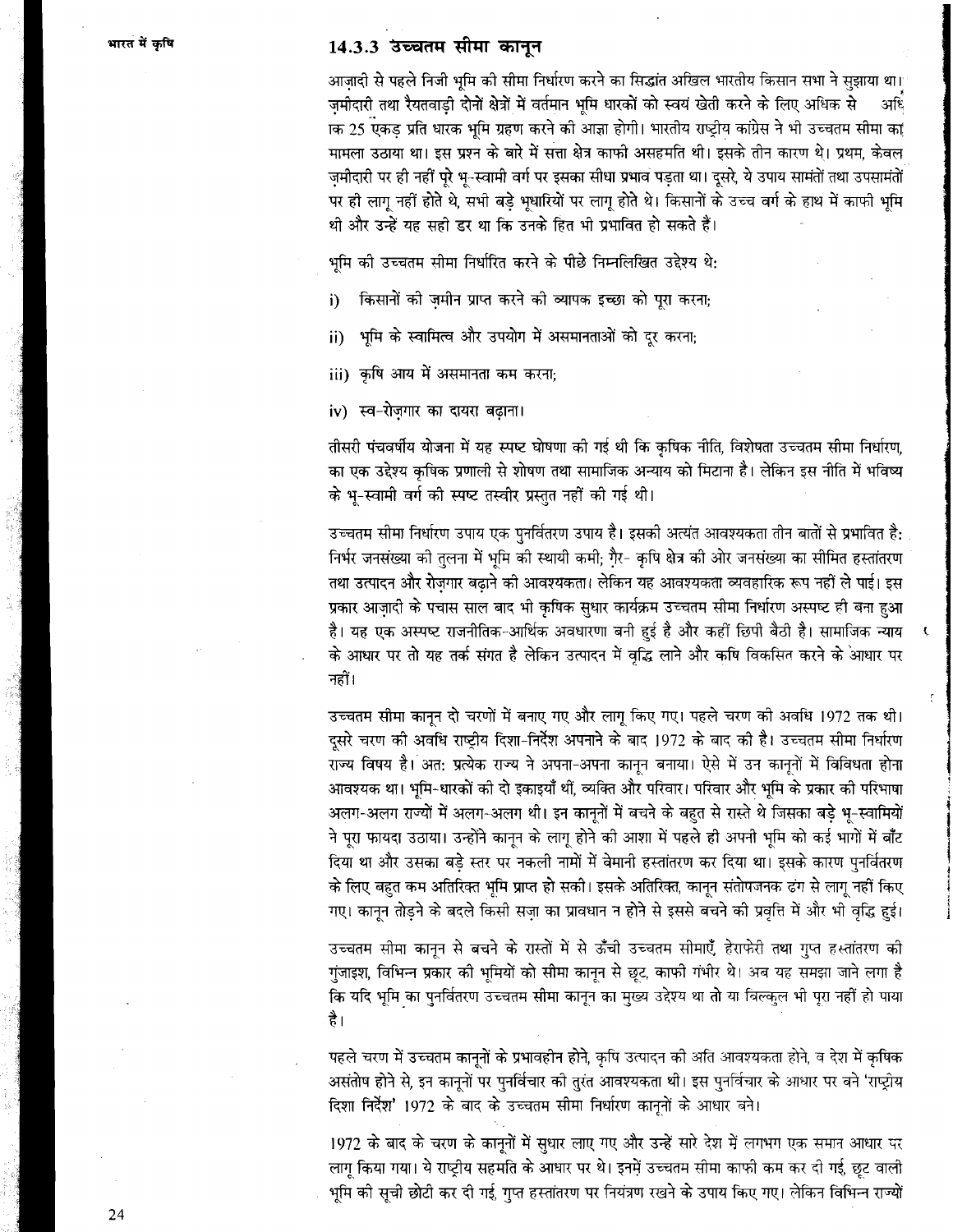मांस्थानिक तथा पौद्योगिक कारक

के कानूनों में कानूनी में अवश्य रह जो कि सुनिश्चित सिंचाई सुविधा वाली भूमि उच्चतम सीमा की बाहरी सीमाएँ मआवजों की दर तथा लाग होने की तिथि से संबंधित है। समस्या अब इन्हें प्रभावशाली ढंग से लाग करने की है।

# 14.3.4 कार्यान्वयन

ज़मीदारी उच्मूलन और भूमि के पुनर्वितरण के रूप में कृषिक भूमि के प्रश्न को सुलझाने में असफल रहे, बल्कि वे किसानों सामंती प्रकार के शोषण से भी पूरी तरह न बचा सके। राष्ट्रीय प्रतिदर्श सर्वेक्षण (National Sample Survey) के 8वें चक्र (round) के अनुसार, 1953-54 में कृषि-भूमि का 20.34 पट्टों (leases) पर था। प्रमुख पट्टाकर्ता (lessor) बड़े-बड़े भूमि धारक थे जबकि सारे भारत में केवल 12.3 प्रतिशत भूमि के स्वामी ग्रामीण परिवारों ने भूमि पट्टे पर थी। सर्वेक्षण से पता चला है कि 50 एकड़ से अधिक भूमि के स्वामित्व वाले परिवारों ने अपना 36.26 प्रतिशत क्षेत्र पट्टे पर दिया, जबकि 30-50 एकड़ वालों ने 28.07 प्रतिशत दिया। ये सभी परिवार कुल ग्रामीण परिवारों के 3.31 प्रतिशत थे और उन्होंने 40.15 प्रतिशत भूमि पट्टे पर दी। यह स्थिति ज़मीदारी क्षेत्रों से दखलकारी काश्तकारी को स्वामी बनाने की घोषणा के बाद की थी।

शासकों ने कृषिक सुधारों के लिए केवल कानून पर भरोसा किया तथा इसके कार्यान्वयन की अनदेखी की। उनका विश्वास था कि कानून लागू करने से अपने आप ही इच्छित सामाजिक-आर्थिक परिणाम प्राप्त होने चाल हो जाएँगे। वास्तव कानूनों के कार्यान्वयन में ढील बहुत अधिक और बहुत पहले से है।

प्रभावहीन कार्यान्वयन के पीछे राजनीतिक इच्छा की कमी एक महत्त्वपूर्ण कारक रहा है। भूमि सृधारों को लाग् करने को एकमात्र जि़म्मेदारी कुछ प्रशासनिक एजेंसियों की समझी जाती रही है जो बिना किसी समयबद्ध कार्यक्रम के या किसानों को इसमें शामिल किए बिना ही इस कार्यक्रम को लागू करती है। कार्यान्वयन मुख्यत: संभावित लाभ उठाने वालों की चेतना और संगठन पर निर्भर होता है। सरकार और लाभ उठाने वालों के बीच सम्पर्क की कमी ने भूमि सुधारों से सम्पत्ति अधिकारी को प्रभावित करने वाले ढाँचागत परिवर्तन आते हैं। केवल प्रशासनिक अधिकारी ही ये परिवर्तन नहीं ला सकते। वास्तव में सरकारी मशीनरी अपने आप इस काम के अनुकल नहीं बन पाई। सरकार में इच्छाशक्ति की कमी और उपरि दबावों के कारण सरकारी अधिकारियों के हाथ में यह का<del>र्य</del>क्रम असफल होता रहेगा। ऐसी स्थिति में सम्भावित लाभ उठाने वालों का इसमें शामिल होना बहुत महत्त्व रखता है।

## बोध प्रश्न 1

 $\mathcal{L}$ 

| $\left  \right\rangle$ | भूमि सुधार अवधि से पूर्व कृषिक परिस्थितियों का वर्णन कीजिए। (50 शब्दों में) |  |
|------------------------|-----------------------------------------------------------------------------|--|
|                        |                                                                             |  |
|                        |                                                                             |  |
|                        |                                                                             |  |
|                        |                                                                             |  |
|                        |                                                                             |  |
|                        |                                                                             |  |
|                        |                                                                             |  |
| 2)                     | आप समझाइए कि कृषिक सुधारों से क्या अभिप्राय है। (30 शब्दों में)             |  |
|                        |                                                                             |  |
|                        |                                                                             |  |
|                        |                                                                             |  |
|                        |                                                                             |  |
|                        |                                                                             |  |
|                        |                                                                             |  |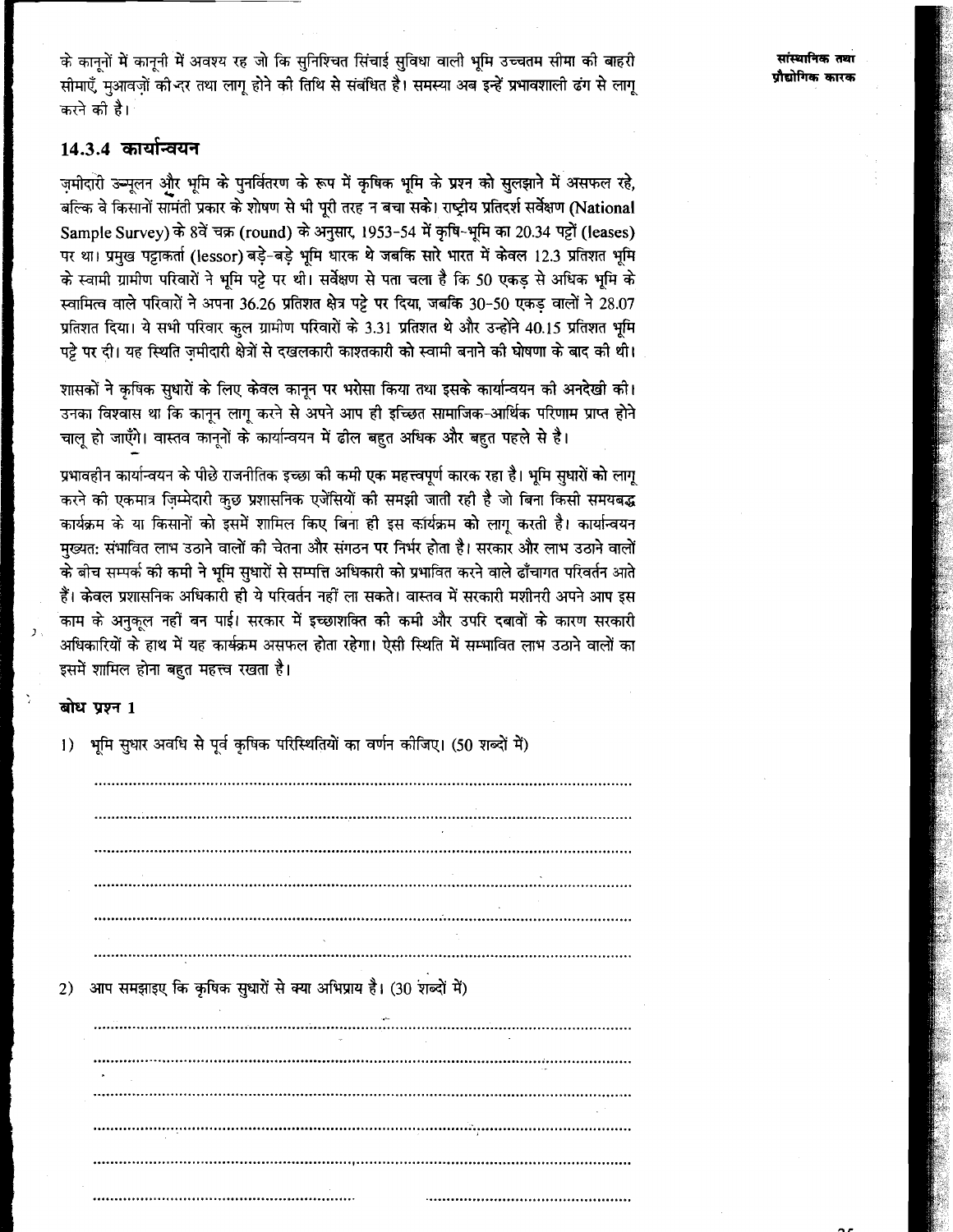विभिन्न भूमि सुधारों में मध्यस्थों के उन्मूलन की कुछ सफलता प्राप्त करने के पीछे कारण बताइए।  $3)$ (30 शब्दों में)

- सही और गलत बताइए। 4)
	- भूमि सुधारों से मोटे तौर पर अभिप्राय उन सुधारों से है जो किसानों के पक्ष में भूमि का पुनर्वितरण  $\ddot{\mathbf{n}}$ करते हैं।
	- ii) स्वयं खेती कानून से बचने का एक रास्ता था जिसका उपयोग मध्यस्थों ने काश्तकारों को लाभ से वंचित रखने के लिए किया।

iii) काश्तकारी कानून काश्तकारों की बड़े स्तर पर की गई बेदखली के लिए प्रयोग में लाए गए।

- iv) काश्तकार की परिभाषा में बटाइदार भी शामिल थे।
- v) कृषि भूमि को उच्चतम सीमा निर्धारित मुख्यत: एक पुनर्वितरण उपाय था।

## कृषि संवृद्धि में प्रौद्योगिक कारकों का योगदान 14.4

अधिक उपज वाली किस्मों के प्रवेश से पूर्व भारत की खाद्य स्थिति गंभीर थी। खाद्य आयात निरंतर बढ़ रहा था। विश्व में खाद्य कमी वाले देशों की बढ़ती माँग के कारण इस आयात की भी संभावनाएँ गिर रही थीं। विश्व बाज़ार में खाद्य कीमतें ऊँची थीं और निरंतर बढ़ रही थी, जिससे आयात करने की क्षमता भी सीमित थी। भूमि उद्धार द्वारा कृषि के अधीन अधिक भूमि लाकर उत्पादन बढ़ाने की संभावनाएँ बहुत कम थीं। भविष्य में उत्पादन केवल उत्पादिता में वृद्धि लाकर ही बढ़ाया जा सकता था। इसलिए 1965 में चौथी योजना में कृषि के लिए एक नई रणनीति तैयार की गई। इसके निम्नलिखित उद्देश्य थे:

- सभी चरणों, विशेषतया खेतों, में कृषि उत्पादन की वैज्ञानिक विधियों एवं ज्ञान को प्रयोग में लाना। i)
- वर्षा और सिंचाई के आधार पर कुछ क्षेत्रों का चुनाव करना और इनमें ऐसे उन्नत किस्म के बीजों पर ii) आधारित आगतों के पैकेज का सकेन्द्रित प्रयोग करना जो उर्वरक व अन्य आधुनिक आगतों से मिलकर अच्छा उत्पादन में वृद्धि लाना।

उपरोक्त रणनीति बीजों की अधिक उपज की किस्मों (HYV) से नहीं बँधी थी। यदि ये बीज उपलब्ध न भी होते तो भी यह लागू की जाती।

# 14.4.1 बीजों की अधिक उपज वाली किस्में (HYV Seeds)

यह एक संयोग ही था कि कुछ अंतरराष्ट्रीय संस्थाओं के वर्षों के अनुसंधान व परीक्षणों के परिणाम स्वरूप बीजों की अधिक उपज वाली किस्म भारत में व्यापारिक खेती के लिए उपलब्ध हो गई थी। यह बीज कम अवधि का, छोटे तने का तथा उर्वरक प्रभावी था। इससे कृषि विकास रंगनीति में नाटकीय परिवर्तन आया। यह पारम्परिक कृषि को ओर था। इसमें उर्वरक, जीवनाशक, दवाइयाँ, बिजली व डीजल के पम्प, ट्रेक्टर, हार्वेस्टर कम्बाइन (फसल काटने को मशीन) जैसी गै़र-खेती आगतों का प्रयोग किया गया। इस अधिक उपज वाली किस्मों की प्रौद्योगिकी के ऐसे शानदार परिणाम निकले कि इसे हरित क्रांति की संज्ञा दी गई। 1960-61 से 1964-65 में यह औसत 8 करोड़ 30 लाख टन थी। यह इसके बावजूद है कि यह वृद्धि कुछ अनाज फसलों तक ही सीमित थी और वह भी अच्छी सिंचाई सुविधा, उर्वरक के उपयोग तथा बीजों की ، <del>۵، ۱۰، ۹، ۱۰، ۱۰، ۵۰۰۰ ۵۰۰۰ - ۰۰</del>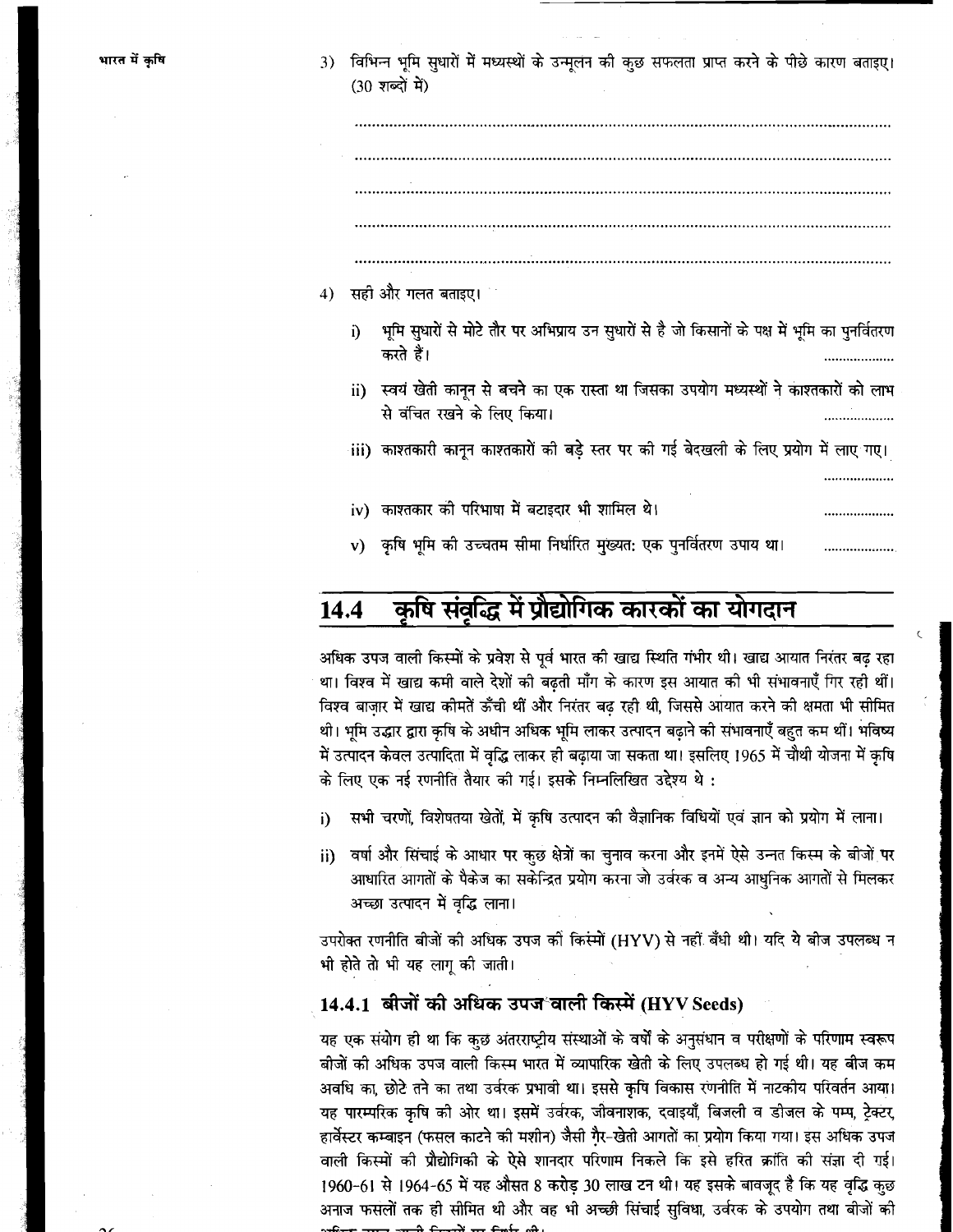## तालिका : 1 कषि आगतों के उपयोग में प्रगति

| अधिक उपज वाली<br>किस्मों के अधीन क्षेत्र 1960-61 1970-71 |      |       | 1980-81     | 1990-91 | $1994 - 95$ |
|----------------------------------------------------------|------|-------|-------------|---------|-------------|
| धान                                                      | 8.9  | 55.9  | 182.9       | 273.9   | 310.2       |
| गेहूँ                                                    | 5.4  | 64.8  | 161.8       | 209.7   | 232.5       |
| ज्वार                                                    | 1.6  | 8.0   | <b>35.0</b> | 70.7    | 0.8         |
| बाजरा                                                    | 0.6  | 20.5  | 36.4        | 57.0    | 53.9        |
| मक्का                                                    | 2.1  | 4.6   | 16.0        | 26.1    | 33.8        |
| कुल                                                      | 18.9 | 153.8 | 430.8       | 649.8   | 712.7       |
| रासायनिक उर्वरकों का उपभोग (लाख टन में )                 |      |       |             |         |             |
| कुल (N+P+K)                                              | 2.92 | 21.77 | 55.16       | 125.46  | 135.64      |
| प्रति हेक्टेयर (किलोग्राम)                               | 1.90 | 13.13 | 31.83       | 67.49   | 75.68       |

स्रोत: Agricultural Statistics at a Glance DE & S, कृषि मंत्रालय, भारत सरकार, 1996।

अधिक उपज वाली किस्मों की प्रगति तालिका 1 में दिखाई गई है। इन किस्मों के अधीन चावल का क्षेत्र जोकि 1966-67 में 8.8 लाख हेक्टेयर था 1994-95 तक बढ़कर 310.2 लाख हेक्टेयर हो गया। गेहूँ के अधीन यह क्षेत्र 5.4 लाख हेक्टेयर से बढकर 232.5 लाख हेक्टेयर हो गया। लेकिन मक्का, ज्वार, बाजरा में कम सफलता मिली।

उन फसलों का क्षेत्र, जिनमें अधिक उपज वाली किस्मों को प्रयोग किया गया, इसी अवधि में 18.9 लाख हेक्टेयर हो गया। 1996-67 में अधिक उपज वाली किस्मों के अधीन क्षेत्र कल क्षेत्र का चावल में 2.5 प्रतिशत, गेहूँ में 4.2 प्रतिशत, मक्का में 4.1 प्रतिशत, ज्वार में 1.05 प्रतिशत तथा बाजरा में 0.5 प्रतिशत था। 1993-94 में चावल में यह 67.5 प्रतिशत, गेहूँ में 88 प्रतिशत, मक्का में 50 प्रतिशत, ज्वार में 53.2 प्रतिशत और बाजरा में 54.5 प्रतिशत हो गया। खाद्यान्न में अधिक उपज वाली किस्मों वाला कुल क्षेत्र 1966-67 में 1.63 प्रतिशत से बढ़कर 1993-94 में 54.3 प्रतिशत हो गया।

कार्यक्रम की शानदार सफलता के कारण अनाजों (विशेषतया चावल और गेहूँ) में और कुल खाद्यान्न में भी भारी वृद्धि हुई। चावल की उत्पादिता जोकि 1996-67 में केवल 863 किलोग्राम प्रति हेक्टेयर थी। 1993-94 में बढ़कर 1888 कि.ग्रा. प्रति हेक्टेयर हो गई यानि दुगने से भी अधिक हो गई। गेहूँ का कुल उत्पादन क्रमश: 2.6 व 5.3 गुना बढ़ा। ऐसी ऊँची उपज दर होने के कारण इनके अधीन क्षेत्र में वृद्धि के कारण था। मक्का, ज्वार और बाजरा में ज्यादा सुधार नहीं हुआ। अधिक उपज वाली किस्मों के कार्यक्रम की सफलता की कहानी केवल दो प्रमुख खाद्यान्नों यानि चावल और गेहूँ तक ही सीमित थी। यह भी भारत के कुछ राज्यों तक ही सीमित थी, विशेषतया गेहूँ में। गेहूँ में यह सफलता पंजाब, हरियाणा व उत्तर प्रदेश ्<br>(पश्चिमी) में मिली जहाँ पानी काफी मात्रा में उपलब्ध था। एक सीमा तक सरकार की प्रोत्साहन कीमत समर्थन नीति ने भी बीजों के प्रयोग में महत्त्वपूर्ण भूमिका अदा की।

वास्तव में गेहूँ उत्पादन देश के कुल खाद्यान्न उत्पादन को स्थायित्व प्रदान करने वाला एक महत्त्वपूर्ण कारक बन गया है। अब पश्चिम बंगाल, महाराष्ट्र, असम, पूर्वी बिहार और उड़ीसा जैसे गैर-पारम्परिक क्षेत्रों में भी गेहँ का उत्पादन होने लगा है। अधिक उपज की किस्मों के अधीन धान की खेती ने भी उन्नति की है। लेकिन उतनी नहीं जितनी की गेहूँ की खेती ने। यह इस कारण से है क्योंकि यह वर्षा पर निर्भर है और खरीफ के मौसम में उगाई जाती है जब मानसून अनिश्चित रहता है, जिससे या तो सुखा पड़ जाता है या फिर बाढ आ जाती है। इस फसल को जीव भी अधिक नष्ट करते हैं और इसमें बीमारी होने की संभावना भी अधिक रहती है। लेकिन रबी के मौसम में (यानि सर्दी में) जब वर्षा कम होती है और जल का प्रबंध से बेहतर परिणाम प्राप्त हुए है। अधिक उपज की किस्मों के कारण अब चावल के गैर-पारम्परिक क्षेत्रों, जैसे पंजाब, हरियाणा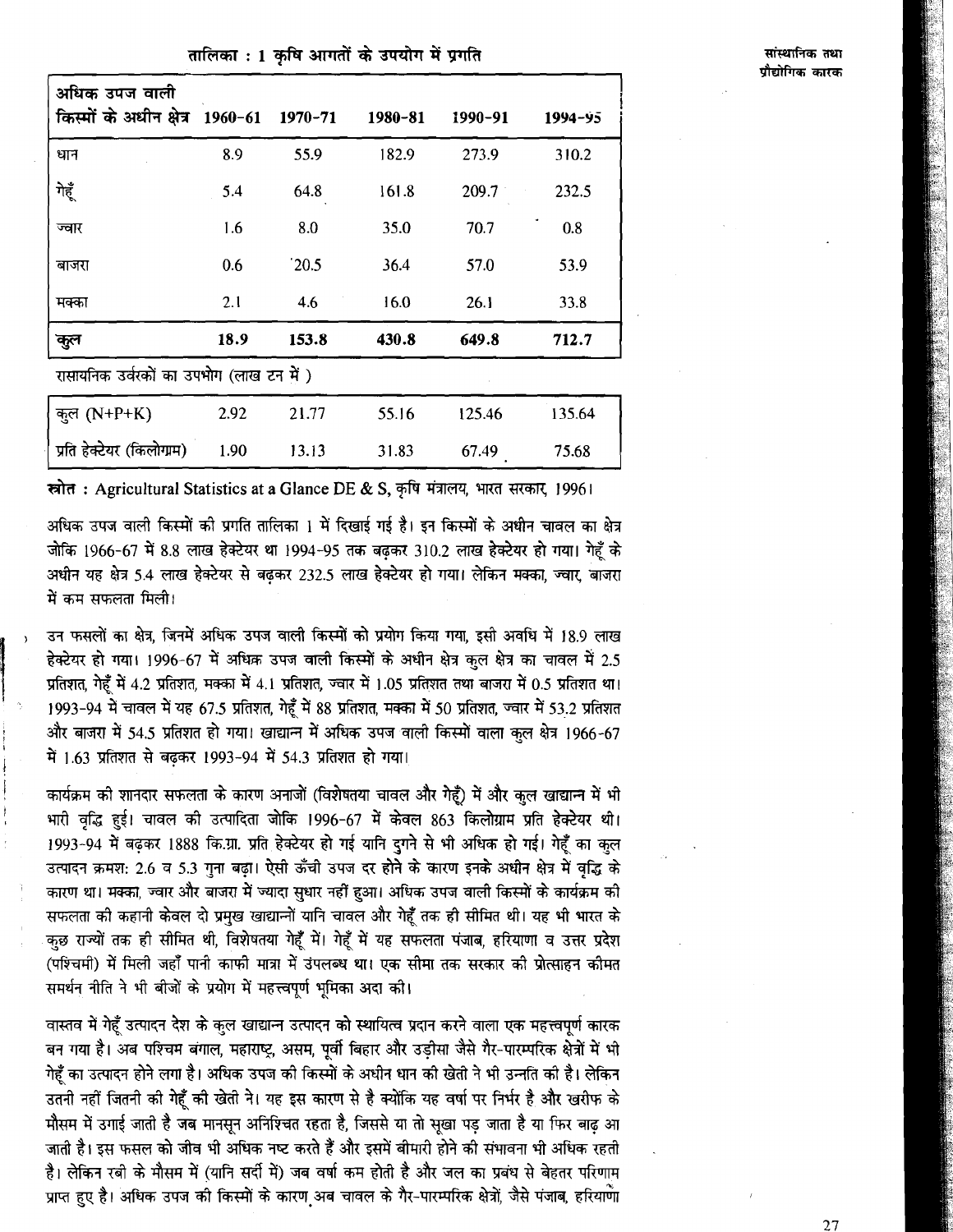तथा पश्चिमी उत्तर प्रदेश में भी तेजगति से उत्पादन हो रहा है। स्थानीय उपभोग सीमित होने के कारण इसका केन्द्र द्वारा सरकारी खरीद में भी अच्छा अनुपात है।

# 14.4.2 सिंचाई तथा जल प्रयोग

पौधों के बढ़ने के लिए पानी एक अत्यावश्यक आगत है। भारत में जल का एक मुख्य स्रोत वर्षा है। औसत वार्षिक वर्षा लगभग 1200 मिलिमीटर है लेकिन यह मौसमी है तथा इसका भौगोलिक वितरण असमान है। देश के कुछ क्षेत्रों में, जैसे कि पश्चिमी राजस्थान में, वर्षा 200 मिलिमीटर से भी कम है। अन्यों में, जबकि दक्षिण-पश्चिम भारत और असम के कुछ भागों में, यह 4000 मिलिमीटर तक है। भारत के कई प्रदेशों में 75 प्रतिशत वर्षा दक्षिण पश्चिम मानसून से मिलती है जो कि जून से सितम्बर चार महीने रहती है। भारत के बहुत कम प्रदेशों में सर्दी और गर्मी के मौसमों में वर्षा होती है। शुद्ध बोया क्षेत्र का लगभग 34 प्रतिशत कम वर्षा वाले इलाकों में है जहाँ वार्षिक वर्षण 750 मिलिमीटर से कम रहता है। 36 प्रतिशत क्षेत्र में 750 से 1150 मिलिमीटर तक वर्षा होती है। बाकी 30 प्रतिशत शुद्ध बोया क्षेत्र को अच्छी वर्षा का लाभ मिलता है जहाँ 1150 मिलिमीटर से अधिक वर्षा होती है। वर्षा ऋतु में वर्षा न होने, या देर से होने या फिर जल्दी समाप्त हो जाने से फसलों में अनिश्चितता की स्थिति हो जाती है। इस अनिश्चित वर्षा के कारण खरीफ के मौसम .<br>में पानी की कमी को पूरा करने के लिए, कम वर्षा या अधिक वर्षा वाले सभी क्षेत्रों में सिंचाई व्यवस्था अत्यन्त आवश्यक है।

भारतीय कृषि में सिंचाई का बहुत महत्त्व है। इसका महत्त्व केवल अच्छी फसल के लिए ही नहीं देश के खाद्य उत्पादन में वृद्धि लाने में भी है। सिंचाई सुविधाओं द्वारा सारा साल पानी उपलब्ध करवाकर दोहरी फसल उगा सकते हैं और वर्षा की अनिश्चितता से बच सकते हैं। देश के खेती के अधीन अतिरिक्त भूमि लाने के अवसर कम हैं। ऐसे में सिंचाई सुविधाएँ गहन खेती के माध्यम से अतिरिक्त भूमि का उपयोग कर सकती हैं। गहन खेती और भूमि की उत्पादिता में वृद्धि बढ़ती हुई जनसंख्या के लिए खाद्यान्न व कृषि में वृद्धि ला सकती है।

भारत की अधिकतर सफल हरित क्रांति क्षेत्र, क्रांति से पूर्व की अवधि में अपने विकसित नहर सिंचाई प्रणाली के लिए प्रसिद्ध थे। खेती में नई किस्मों का प्रयोग करने के लिए सुनिश्चित जल आपूर्ति आवश्यक है चाहे ये भारी वर्षा वाले क्षेत्र ही हों, जैसे कि दक्षिण भारत के डेल्टा क्षेत्र। बौने आकार की नई किस्में बाढ़ वाले निचले क्षेत्रों में नहीं लाई जा सकती जहाँ परम्परागत ऊँचे आकार की किस्में जल से भरे खेतों में लगाई जाती रही है। फिर भी इस बात के प्रयत्न जारी है अधिक उपज वाली किस्मों का उपयोग गहरे पानी में किया जा सके। 1972 के सिंचाई आयोग के अनुसार, शुद्ध सिंचित क्षेत्र जोकि 1934-35 को समाप्त होने वाले पाँच वर्षों में बढ़कर 194 लाख हेक्टेयर हो गया यानि 13.5 प्रतिशत बढ़ा। इसी अवधि में सरकारी नहरों द्वारा सिंचित क्षेत्र 28 प्रतिशत और कुओं से सिंचित क्षेत्र 10.4 प्रतिशत बढ़ा।

| वर्ष        | शृद्ध<br>बोया क्षेत्र<br>(लाख<br>हेक्टेयर) | ग्रन्द<br>सिंचित<br>क्षेत्र (लाख<br>हेक्टेयर) | सिंचित<br>शुद्ध बोया<br>क्षेत्र का<br>प्रतिशत | सकल<br>बोया<br>क्षेत्र का<br>प्रतिशत | सकल<br>सिंचित क्षेत्र<br>(लाख<br>हेक्टेयर) | सिंचित<br>सकल<br>क्षेत्र का<br>प्रतिशत | फसल<br>गहनता |
|-------------|--------------------------------------------|-----------------------------------------------|-----------------------------------------------|--------------------------------------|--------------------------------------------|----------------------------------------|--------------|
| $1950 - 51$ | 1187.5                                     | 208.5                                         | 17.56                                         | 1318.9                               | 225.6                                      | 17.11                                  | 111          |
| $1955 - 56$ | 1299.6                                     | 227.6                                         | 17.62                                         | 1473.1                               | 256.4                                      | 17.41                                  | 114          |
| $1960 - 61$ | 1332.0                                     | 246.6                                         | 18.51                                         | 1527.7                               | 279.8                                      | 18.32                                  | 114          |
| $1965 - 66$ | 1362.0                                     | 263.4                                         | 19.34                                         | 1552.8                               | 309.0                                      | 19.90                                  | 114          |
| $1970 - 71$ | 1402.7                                     | 311.0                                         | 22.17                                         | 1657.9                               | 381.2                                      | 23.04                                  | 118          |
| 1980-81     | 1400.0                                     | 387.2                                         | 27.66                                         | 1726.3                               | 497.8                                      | 28.84                                  | 123          |
| 1990-91     | 1422.5                                     | 477.8                                         | 33.59                                         | 1859.1                               | 624.7                                      | 23.60                                  | 130          |

तालिका 2: भूमि उपयोग वर्गीकरण के कुछ वर्ग

स्रोत: Indian Agriculture in brief.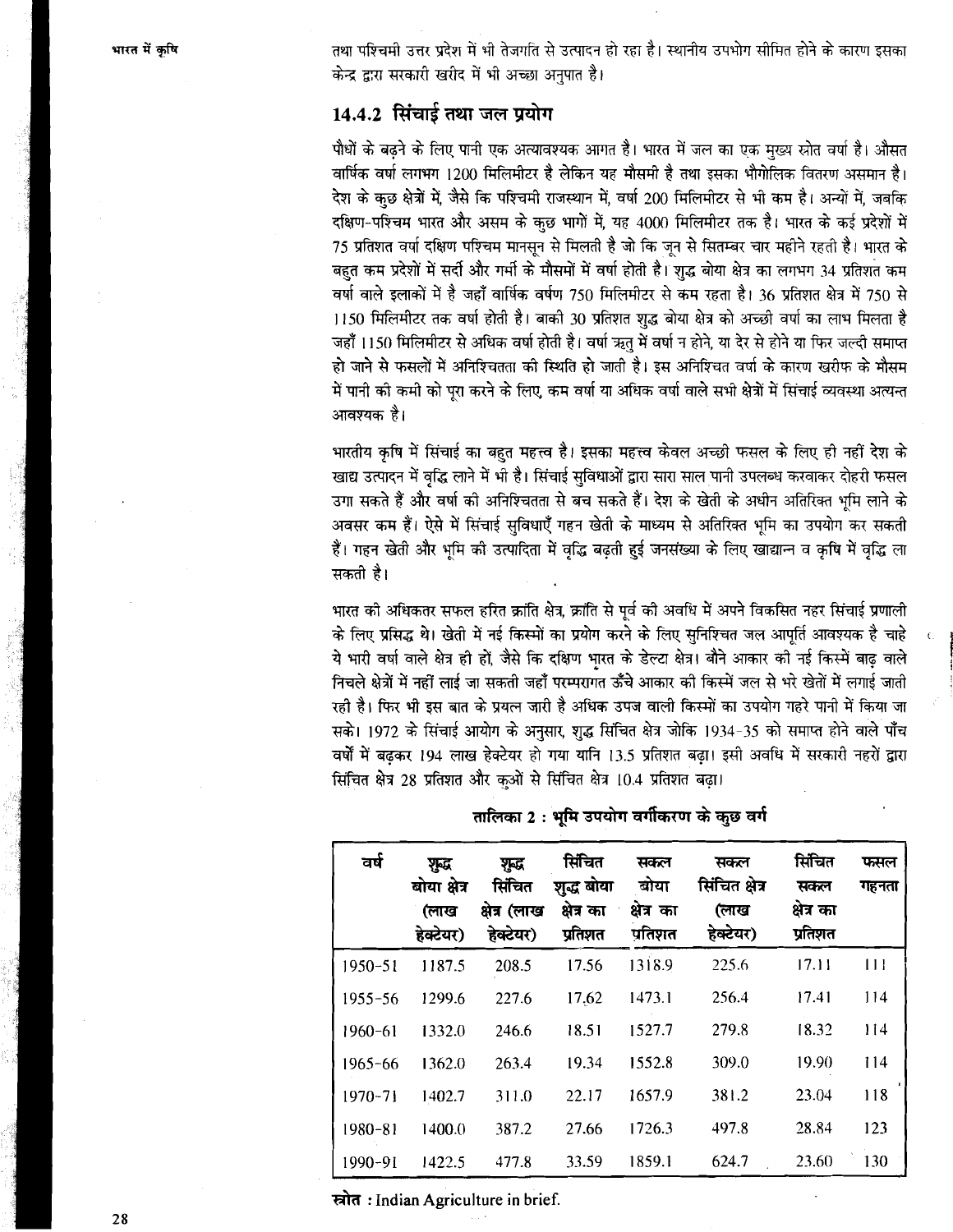योजना काल के प्रारंभ में अधिक से अधिक क्षेत्र सिंचाई के अधीन लाने पर जोर दिया गया। 1990-91 तक शुद्ध सिंचित क्षेत्र बढ़कर 477.8 लाख हेक्टेयर हो गया था जोकि 1950-51 में 208.5 लाख हेक्टेयर था। हरित क्रांति के बाद की अवधि में यह 2.41 प्रतिशत प्रतिवर्ष बढ़ी दर भी हरित क्रांति से पूर्व की अवधि में यह वृद्धि-दर 1.57 प्रतिशत थी। सकल सिंचित क्षेत्र की वृद्धि-दर भी हरित क्रांति के बाद ही अवधि में अधिक थी। इससे यह अर्थ निकलता है कि हरित क्रांति के बाद की अवधि में उपलब्ध सिंचाई सुविधाओं का गहन उपयोग किया गया।

दूसरी ओर, क्रांति से पूर्व की अवधि यानि 1950-51 से 1965-65 शुद्ध सिंचित क्षेत्र का शुद्ध बोया क्षेत्र अनुपात मंदगति से बढ़ा और 17.56 प्रतिशत से बढ़कर 19.34 प्रनिशत हो गया। सकल सिंचित क्षेत्र का सकल बोया क्षेत्र से यह अनुपात 17.11 प्रतिशत से नढ़कर 19.9 प्रतिशत हो गया। क्रांति से बाद की अवधि में ये दरें तेज गति से बढ़ीं। ऐसा सकल गहनता से भी पता चलता है जोकि 1950-51 में 111.1 से बढ़कर 1990-91 में 130.79 हो गई।

प्रारंभ में शुद्ध सिंचित क्षेत्र में वृद्धि नहरों और कुँओं के माध्यम से थी। तालिका 3 के अनुसार, इन दो साधनों से सिंचित क्षेत्र का प्रतिशत 1950-51 में 68.5 था जो 1960-61 तक बढ़कर 71.1 प्रतिशत हो गया। 1960 के दशक के मध्य से ट्यूबवैल द्वारा सिंचाई तेजी से बढ़ी। इसका अर्थ है कि सिंचाई की गुणवत्ता में सुधार आया है और हरित क्रांति के बाद की अवधि में यह अधिक सुनिश्चित हो गई है।

|                             |                   |                   |                   |                   | (हजार हक्टर म)    |
|-----------------------------|-------------------|-------------------|-------------------|-------------------|-------------------|
| स्रोत                       | $1950 - 51$       | $1960 - 61$       | $1970 - 71$       | 1980-81           | 1990-91           |
| नहरें                       | 8295(39.8)        | 10370(42.1)       | 12838(41.3)       | 15292(39.5)       | 16900(35.7)       |
| तालाब                       | 3613(17.3)        | 4561(18.5)        | 4112(13.2)        | 3182(8.2)         | 3245(6.2)         |
| ट्यूबवैल                    | (a)               | 135(0.6)          | 4461(14.3)        | 9531(24.6)        | 142111(29.9)      |
| अन्य कुँए                   | 5978(28.7)        | 7155(29.0)        | 7426(23.9)        | 8164(21.1)        | 9999(21.1)        |
| अन्य स्रोत                  | 296(14.2)         | 2440(9.8)         | 2266(7.3)         | 2551(6.6)         | 3079(6.5)         |
| कुल शुद्ध<br>सिंचित क्षेत्र | 20853<br>(100.00) | 24661<br>(100.00) | 31103<br>(100.00) | 38720<br>(100.00) | 47434<br>(100.00) |

तालिका 3 : स्त्रोतों के अनुसार सिंचित क्षेत्र

(कोष्ठक में दिए गए अंक प्रतिशत है)

अलग आँकड़े ने मिलने के कारण 'अन्य कुँए' में शामिल  $(a)$ 

स्त्रोत: Indian Agriculture in brief, 25th Ed., कृषि मंत्रालय भारत सरकार।

# 14.4.3 रासायनिक उर्वरक

तेजी से बढ़ती जनसंख्या और गै़र कृषि कार्यों के लिए भूमि की बढ़ती हुई माँग से भूमि पर दबाव बढ़ता जा रहा है। ऐसे में आवश्यक है कि मुख्य बल प्रति हेक्टेयर उत्पादिता बढ़ाने और गहन खेती पर हो। शुद्ध बोया क्षेत्र लोचहीन रहा है और 1970-71 से 1992-93 में इससे कोई विशेष वृद्धि नहीं हुई है। 1970-71 में यह 1402.7 लाख हेक्टेयर था जोकि 1992-93 तक यह 1425.01 लाख हेक्टेयर हुआ। यह वृद्धि बहुत मामूली यानि 0.07 प्रतिशत प्रतिवर्ष था। कृषि उत्पादन में वृद्धि लाने के लिए पौधे के पोषक के रूप में रासायनिक उर्वरकों का प्रयोग आवश्यक है। भूमि-मानव अनुपात निरंतर घटने के कारण भूमि की उत्पादिता में वृद्धि लाना आवश्यक है। इस उद्देश्य को पूरा करने के लिए उर्वरक एक महत्त्वपूर्ण आगत है। उर्वरक की मात्रा फसल के प्रकार, को उपलब्धता तथा खेती के प्रबंध की विधियों पर निर्भर रहती है। यह हम पहले ही बता चुके हैं। उर्वरक प्रयोग करने पर नई किस्में अच्छा परिणाम देती है। पारम्परिक किस्मों के साथ उर्वरक का अधिक प्रयोग केवल परिणाम किस्मों के साथ उर्वरक का अधिक प्रयोग केवल सीमित परिणाम देता है। नई किस्मों के साथ उर्वरक का प्रयोग उपज बढ़ाने में बहुत सहायक है। अत: नई किस्मों पर प्रौद्योगिकी की सफलता के लिए उर्वरक की उचित मात्रा में आपूर्ति एक आवश्यक शर्त है।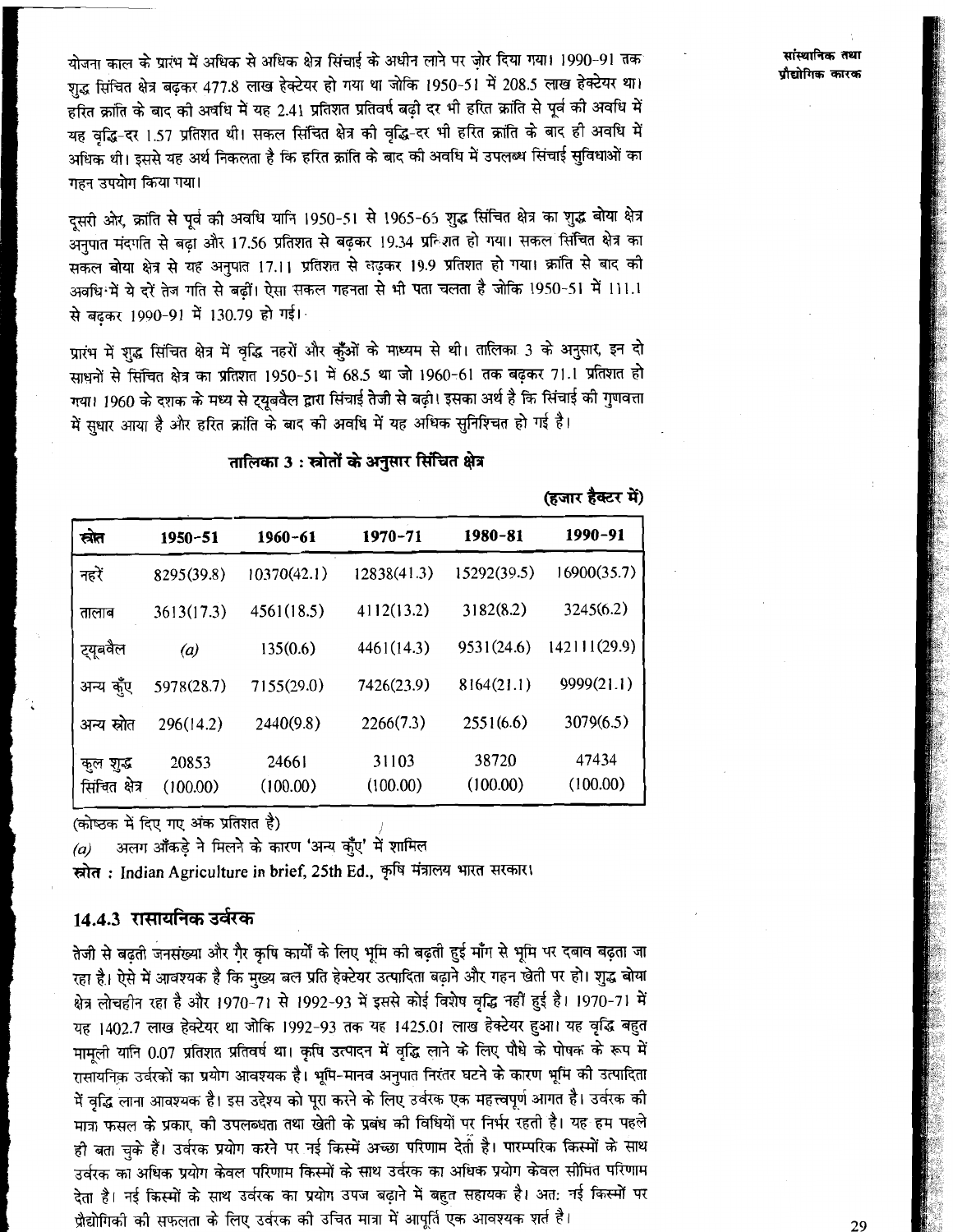प्रारंभ के लिए भारत में उर्वरक का उपभोग का स्तर काफी नीचा था। यह एक किलोग्राम प्रति हेक्टेयर से भी कम था। 1960-61 तक यह थोड़ा-सा बढ़कर 1.90 किलोग्राम हो गया। लेकिन बीजों की अधिक उपज वाली किस्मों के आने से इसका उपभोग में अचानक तेजी आ गई। 1970-71 में उर्वरक का उपभोग बढ़कर 13.3 किलोग्राम हो गया। ऐसा बीजों की अधिक उपजवाली किस्मों के आने से हुआ। 1980-81 तक यह बढकर 31.83 किलोग्राम प्रति हेक्टेयर हो गया। 1994-95 तक यह 74.5 किलोग्राम तक पहुँच गया। लेकिन भारत की तलना में अन्य ऐशियाई देशों जैसे कोरिया और जापान, में यह क्रमश: 399.7 किलोग्राम है।

नाइट्रोजन उर्वरक का घरेलु उत्पादन 1960-61 में 98 हजार टन से बढकर 1945-95 में 10438 हजार टन हो गया। लेकिन भारतीय किसान उर्वरक के लिए अभी आयात पर भारी निर्भर है। उर्वरक के आयात निरंतर बढते रहे हैं और इस समय ये 29.65 लाख टन के स्तर पर है जोकि कल उपभोग का 22 प्रतिशत है।

1960 के दशक के मध्य से कृषि के उत्पादन और उत्पादिता में भारी वृद्धि अधिक उपज वाली किस्मों के साथ उर्वरक के बढ़ते उपयोग के कारण प्राप्त हुई। उर्वरक के साथ बेहतर बीजों का और सिंचाई का प्रयोग सफलता की कुंजी है। हालाँकि योजनाकाल के प्रारंभ से ही उर्वरकों के महत्त्व का पता था। लेकिन इसका अधिक उपभोग नई कृषि प्रौद्योगिकी के आने से ही हुआ जिसमें गैर-पारम्परिक आगतों की आवश्यकता थी।

उर्वरक उपभोग में वृद्धि के साथ-साथ उत्पादन और वितरण संबंधी बुनियादी सुविधाओं को भी मजबूती देना आवश्यक है ताकि सही प्रकार के उर्वरक किसान को सही समय पर सही स्थान पर और सही कोमत पर मिल सकें। इसके साथ-साथ किसानों को विस्तार समर्थन देना और अन्य आगतों जैसे सिंचाई, ऋण, बढिया बीज उपलब्ध करवाना भी आवश्यक है।

# 14.4.4 यंत्रीकरण

समय के साथ-साथ जब शक्ति के जैविक स्रोत मशीनी स्रोत की अपेक्षा महँगे होने लगते हैं तो यंत्रीकरण को बढावा मिलता है। इसका एक कारण तो यह है कि जब प्रौद्योगिकी में परिवर्तन आता है तो इससे श्रम की बचत होती है और कृषि में श्रम के स्थान पर पुँजी का प्रयोग में लाना आसान रहता है। साथ-साथ जब किसान की आय बढने लगती है तो उसे शारीरिक परिश्रम नीरस लगने लगता है। यंत्रीकरण से किसान को काफी खाली समय मिल सकता है और काम करने से उसका मन भी लग सकता है। वे भी अब खेती करने को तैयार हो सकते हैं जो शारीरिक परिश्रम की नीरसता से बचना चाहते हैं। हनुमन्त राव के अनुसार यदि खाद्य आपूर्ति अनिवार्यताओं के अतिरिक्त मशीनें, विशेषता ट्रेक्टर, किसान की प्रतिष्ठा में भी वृद्धि लाती हैं।

जीवरासायनी नवप्रर्वतन (Innovations) मशीनी नवप्रर्वतनों के सहायता से और प्रभावशाली हो जाते है। बीजों की अधिक उपज वाली किस्मों को सिंचाई की भारी व नियंत्रित मात्रा की आवश्यकता होती है। क्योंकि अधिक उपजवाली किस्मों की फसल जल्दी पक जाती है, तो फसल काटने की और अगली फसल बोने की तैयारी समय सारणी के अनुसार पूरी करनी पड़ती है। अत: समय पर विभिन्न खेती प्रक्रियाओं को पूरा करने में बहुत सहायक होते हैं और ये फसल की गहनता में वृद्धि लाते हैं।

| मदें                                    | 1966            | 1987   |
|-----------------------------------------|-----------------|--------|
| 1. हल (लकड़ी के व लोहे के)              | 43446           | 51888  |
| 2. डीजल एंजिन (पम्पसेट)                 | 47 <sub>1</sub> | 116666 |
| 3. सिंचाई के लिए प्रयुक्त बिजली के पम्प | 415             | 4518   |
| 4. कृषि के लिए प्रयुक्त ट्रेक्टर        | 54              | 738    |
| 5. थ्रेशर (Threshers)                   | 349             | 515    |
| 6. गन्ना कोल्ह्/ पशु-गाड़ी              | 695             | 718    |

तालिका 4: कुछ कृषि उपकरणों व मशीनों की संख्या (हजारों में)

स्त्रोत: (Livestock Census - 1966, 1987)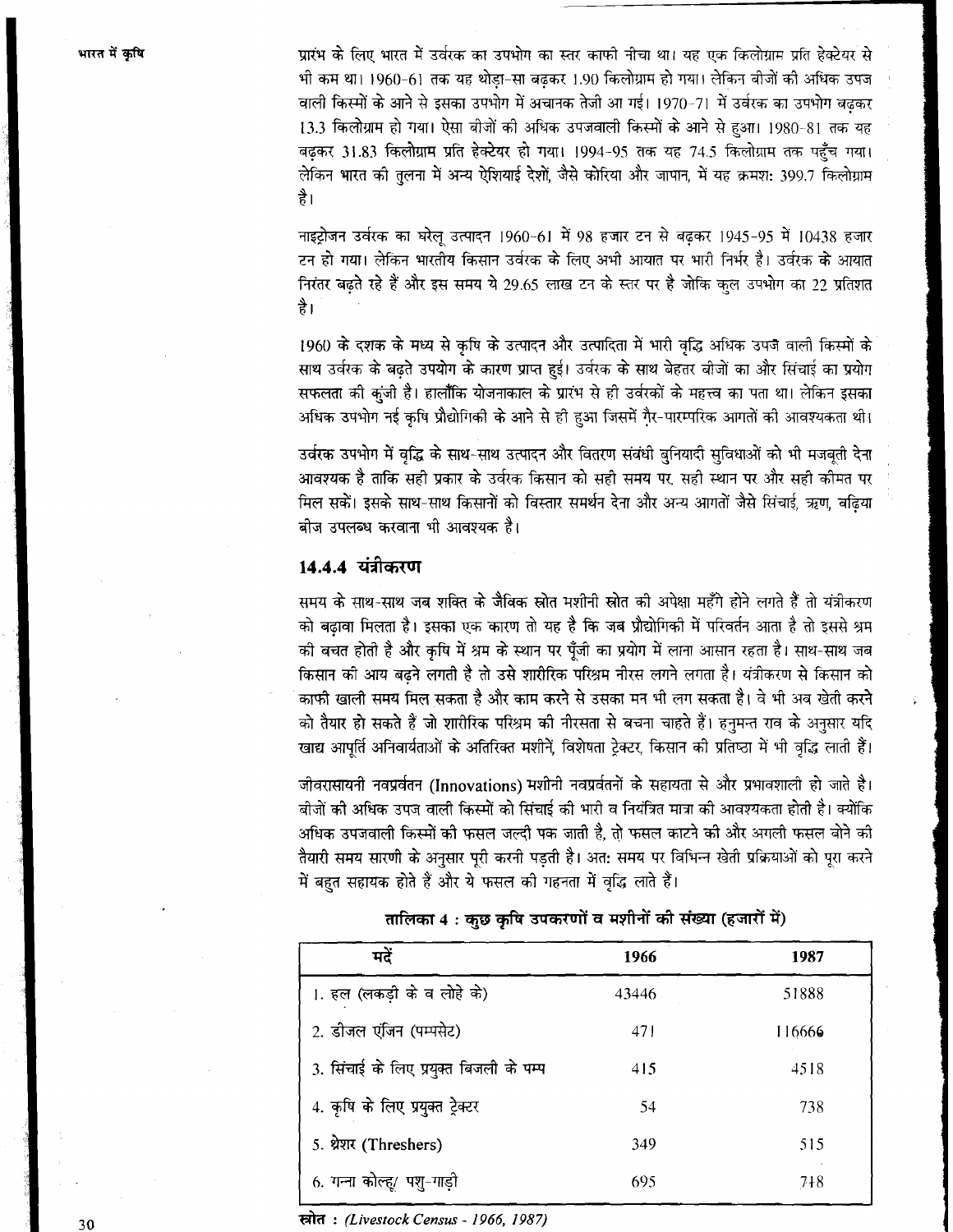1966 से तालिका 4 से भारतीय कृषि में 1966 से यंत्रीकरण के आँकड़े दिए गए हैं। नई प्रौद्योगिकी अपनाने के समय 1966 में यंत्रीकरण बहुत कम था। लेकिन इसके बाद से यंत्रीकरण की गति तेज़ी से बढ़ने लगी। खेत की सिंचाई के लिए एंजिन से चलने वाले पम्पसेट व बिजली के पम्पसेट, चार पहियों वाले ट्रेक्टर, थ्रेशर आदि प्रयोग में आने लगे। बिजली के पम्पसेट की संख्या 1966 में 415 हजार से बढ़कर 1987 में 4518 हजार हो गई यानि लगभग 10 गुना बढ़ी।

नई किस्मों के आने के साथ देश में ट्रेक्टरों के उपयोग में वृद्धि के पीछे कई कारक थे। पूर्तिपक्ष पर चीज़ों की अधिक उपज वाली किस्में प्रयोग आने लगी थी। साथ-साथ ऋण नीति भी उदार कर दी गई थी जिससे कषि खरीदना आसान हो गया था।

लेकिन केवल आसान ऋण के कारण ही ट्रेक्टरों के उपयोग में वृद्धि नहीं हुई। 1970 तक केवल 10 प्रतिशत ट्रेक्टर संस्थानिक ऋण के द्वारा खरीदे गए थे। ये अधिकतर निजी स्रोतों से प्राप्त वित्त से खरीदे गए थे। इसके अतिरिक्त लाभ में से आया था। एक और महत्त्वपूर्ण कारक था सरकार द्वारा ट्रेक्टरों के आपात को उदार बनाना और घरेलू उत्पादन को प्रोत्साहन देना। देश में 1966 में ट्रेक्टर की संख्या 54 हजार से बढ़कर 1987 में 738 हजार हो गई। यानि यह हरित क्रांति की बाद की अवधि में लगभग 14 गुना बढ़ी।

माँग पक्ष पर, ट्रेक्टर तीन प्रकार के कार्यों के लिए प्रयोग में आता है, जुताई, गुढ़ाई और परिवहन के लिए। इन सभी कार्यों में ट्रेक्टर ने बैल शक्ति और मानय श्रम का स्थान लिया है। बैल एक ग्रामीण परिवार के बहुत सारे काम करता है। यह जुताई, गुढ़ाई और ढुलाई करता है, पानी निकालता है और साथ-साथ खाद का साधन भी है। लेकिन ट्रेक्टर का लाभ यह है कि इससे समय की बचत होती है और विशेष कृषि कार्य समय पर पूरा किया जा सकता है। नए बीजों के प्रयोग में समय पर जुताई करने की आवश्यकता अधिक होती है। ऐसे में बैलों की बजाय ट्रेक्टर अधिक विश्वसनीय होते हैं। उर्वरक, बीज, फसल, उत्पादन और लोगों के परिवहन में भी बहुत प्रयोग में आता है।

## बोध प्रश्न 2

1) अधिक उपज वाली किस्मों के आने के समय भारत में खाद्य स्थिति का वर्णन कीजिए। उत्पादन में वृद्धि लाने हेतु चौथी योजना में कौन-सी नई रणनीति अपनाई गई थी। (तीन वाक्यों में) 2) 3) नवीन प्रौद्योगिकी की प्रमुख विशेषताओं का वर्णन कोजिए।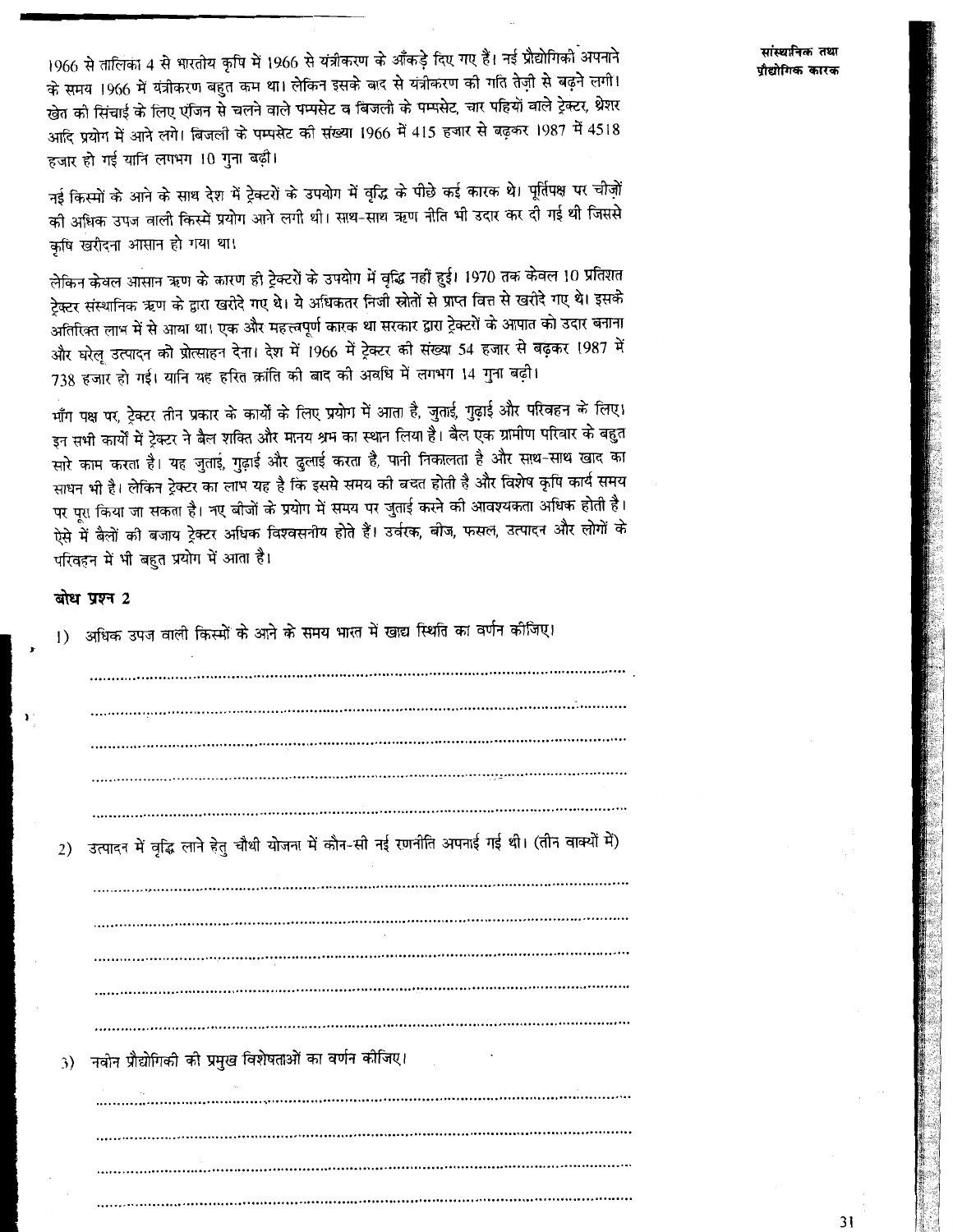सही के लिए 'स' और गलत के लिए 'ग' लिखिए।  $\Delta$ 

1960 के दशक के मध्य तक क्षेत्र का विस्तार करके उत्पादन बढाने की संभावनाएँ समाप्त हो i) गई थी।  $\lambda$ 

कृषि का यंत्रीकरण अधिक उपज वाली किस्मों की प्रौद्योगिकी की मुख्य विशेषता थी। ii)

iii) अधिक उपज वाली किस्मों की सफलता की कहानी केवल चावल और गेहूँ तक ही सीमित थी।

 $\lambda$ 

 $\lambda$ 

iv) भारत में प्रति हेक्टेयर उर्वरक उपभोग कोरिया (DPR) तथा जापान की तुलना में अधिक है।  $\lambda$ 

ासिंचाई अधिक उपजवाली किस्मों को प्रौद्योगिकी को लागू करने की पहली शर्त है।  $\mathbf{v}$  $\epsilon$ 

### 14.5 सारांश

आजादी के समय भारतीय कृषि में गरीब किसानों और भूमिहीन श्रमिकों की प्रधानता थी। खेती क्षेत्र का एक बड़ा प्रतिशत धनी किसानों तथा भूस्वामी महाजनों के छोटे से वर्ग के पास था। उत्पादन स्वरूप पुराना था। कषिक संबंध सामंती या सामंती प्रकार के थे। ऊँचे किरायों, काश्तकारी असरक्षा, जबरन श्रम, सदखोरी आदि द्वारा किसानों का शोषण होता था। इससे किसान कंगाल हो गया था और कृषि उत्पादन गतिहीन हो गया था। इसलिए आज़ादी के तुरंत बाद कृषिक सुधार प्रारंभ हो गए।

ये सुधार मध्यस्थों के उन्मूलन, भूमि को उच्चतम सीमा के निर्धारण द्वारा भूमि का पुनर्वितरण, काश्तकारी सुरक्षा और खेतों की चकबंदी के रूप में थे। मध्यस्थों के उन्मूलन के रूप में कृषिक सुधार भूमि प्रश्न को हल करने में असफल रहे। मध्यस्थों के उन्मूलन का भूमि स्वामित्व में असमानताओं और बटाईदार भूमिहीन मज़दूरों की स्थिति पर कोई प्रभाव न पडा। फिर भी इससे दखली काश्तकारों को स्थायी, वंशागत व हस्तांतरण अधिकार प्राप्त करने में सहायता मिली। काश्तकारों सुधारों का यह मुख्य उद्देश्य कि काश्तकारों को भूमि का स्वामी बनाया जाए पास नहीं हो सका। ऐसा अब स्पष्ट है कि यदि उच्चतम सीमा निर्धारण कानूनों का उद्देश्य भूमि का पुनर्वितरण था तो यह बिल्कुल भी पूरा नहीं हो पाया।

अधिक उपजवाली किस्मों के आने से पहले भारत की खाद्य स्थिति काफी गंभीर थी। विश्व में खाद्यान्न की कमी वाली देशों की बढ़ती माँग के कारण विश्व आपूर्ति अनिश्चित हो गई थी और खाद्यान्न आयात की संभावना भी लगभग समाप्त हो रही थी। खाद्यान्न के अधीन क्षेत्र के विस्तार द्वारा उत्पादन बढ़ाने की संभावना भी समाप्त हो रही थी। केवल एक ही विकल्प बचा था उत्पादिता में वृद्धि लाना।

ठीक इसी समय गेहूँ और चावल को ऐसी उन्नत किस्में उपलब्ध होने लगीं जिनपर उर्वरक और सिंचाई का अच्छा प्रभाव पड़ता है। इनके प्रयोग से गेहूँ और चावल के उत्पादन और उत्पादिता में असाधारण वृद्धि हुई। बीजों को अधिक उपजवाली किस्मों के अधीन क्षेत्र के विस्तार के साथ-साथ तकनीकी आगतों का भी प्रयोग बढा। इस प्रौद्योगिको को सफलता को पहली शर्त यह है कि उर्वरक आपूर्ति उपयुक्त हो। सुनिश्चित ट्यूबवैल सिंचाई द्वारा सारा वर्ष पानी उपलब्ध होने से अधिक उपज वालो किस्मों को फसलों की उत्पादिता वढी और कम्बाइन हारवेस्टर, ने बैल शक्ति और मानव श्रम का स्थान ले लिया। इसका लाभ यह था कि कृषि प्रक्रियाएँ समय पर पूरी की जा सकती थी। इससे एक ओर तो फसल गहनता बढ़ी तथा दुसरी और उत्पादिता नढी।

## शब्दावली 14.6

भू-सम्पदा संबंधी सुधार

इसका तात्पर्य मध्यस्थों के उन्मूलन, भूमि-स्वामित्व को उच्चतम सीमा निर्धारण के माध्यम से भूमि का साम्य वितरण एवं पट्टेदारी की सुरक्षा से है।